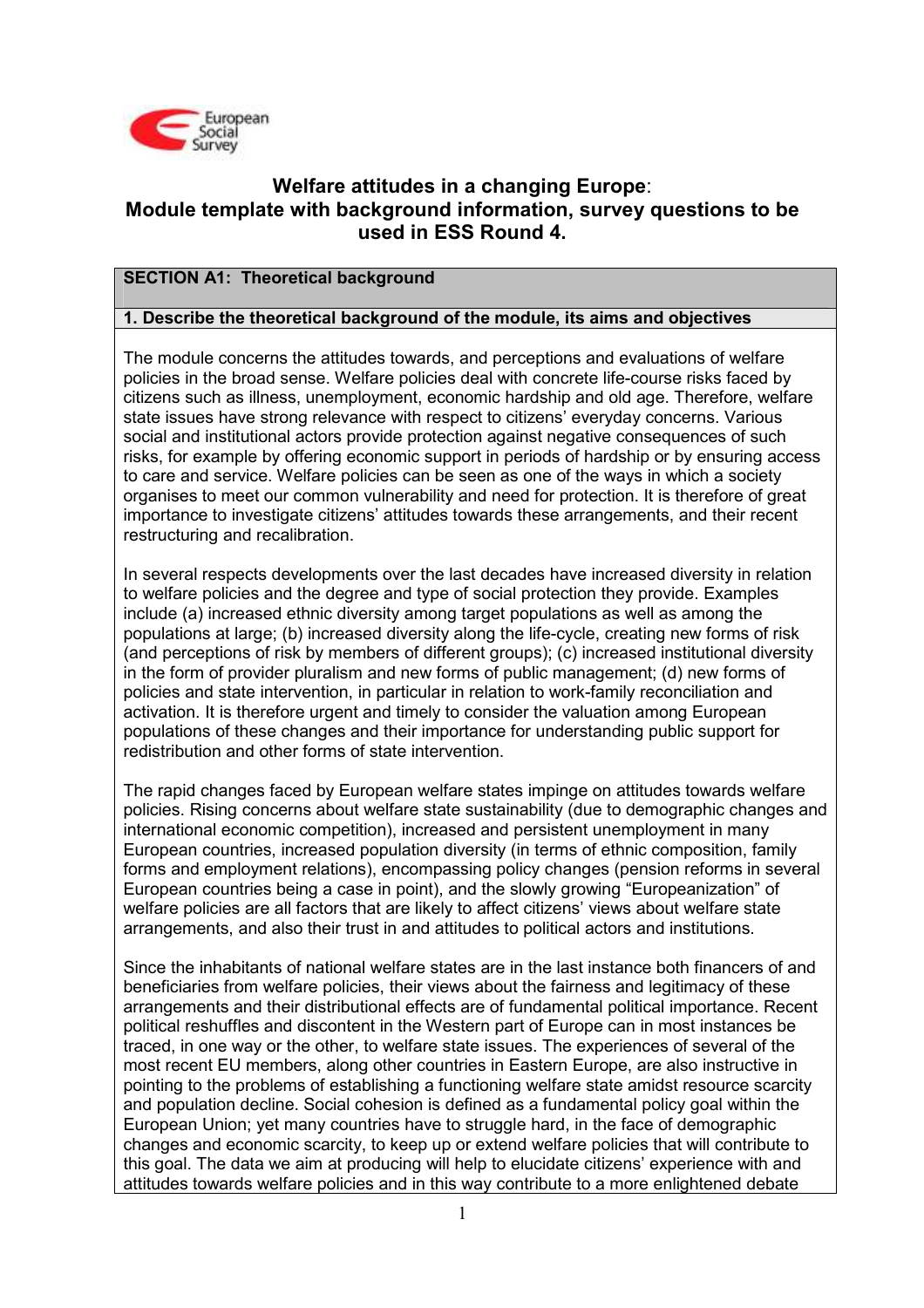about policy options and choices.

Our conceptual framework (see also next section) takes its starting point in the risks and resources that different individuals are exposed to and endowed with, and the institutional framework in which these individuals are embedded. On the one hand, risks and resources vary between different groups with different socio-demographic characteristics, both within and between countries. We assume that citizens develop a sense of being exposed to different forms of risk on the basis of their position in the social hierarchy and of their everyday experiences. This risk perception is expected to be a major factor shaping predispositions and attitudes towards welfare policies.

On the other hand, the most important institutional variations are (still) found between nation states, and the European area provides ample opportunities for comparisons in this regard, because of the large variation that is found among its' national welfare policy regimes. The institutions that we expect to be especially crucial in regards to the formation of welfare opinions are those related to the programmatic structure of the welfare state, and those related to the connection of work, families and welfare policies.

In our framework, risks/resources and the institutional conditions give rise to a set of predispositions, which are hypothesised to act as mediators from risks/resources and institutional factors to attitudes to, and evaluations of, welfare policies. We discern three major forms of predispositions: (1) trust, (2) beliefs about one's exposure to risk, and the functioning and sustainability of welfare policies, and (3) social values (ideological predispositions of various sorts).

We intend to survey a broad set of aspects of attitudes to welfare policies. The first one is attitudes to welfare state scope and responsibilities. Such attitudes refer to the measures citizens think that the state and public authorities should enact in order to redistribute resources and safe-guard against risks. The central question citizens need to answer in this respect concerns the line to be drawn between public and private responsibilities.

Closely connected to that issue is the question of collective financing. What do European populations think about current levels and forms of taxation? What do they think about the distribution of taxes? Do they think that taxes are collected in an efficient and just way?

In European welfare states, a number of different models of welfare policies are present: universal vs. means-tested, income-related vs. flat-rate etc. What is the perceived legitimacy of alternative welfare state models? Which ones do people prefer when given a choice? Do their preferences match their current welfare regime?

A fourth aspect deals with service delivery in the welfare state. Do citizens think that public providers deliver services and benefits in an efficient, just and forthcoming way? What do they think of public vs private sector providers?

A last aspect deals with attitudes towards the *target groups and receivers* of welfare policies. What are the attitudes among the public at large towards those receiving various kinds of benefits and services? A considerable amount of research has studied this issue. A major finding is that attitudes towards beneficiaries are a key driving force behind welfare opinions. To the extent that welfare recipients are perceived as undeserving and untrustworthy, their claims and rights are likely to be considered illegitimate and abusive.

We also intend to survey different aspects of citizens' evaluations of the welfare state. We hypothesise that these evaluations have a reciprocal relationship with attitudes towards different aspects of welfare policies.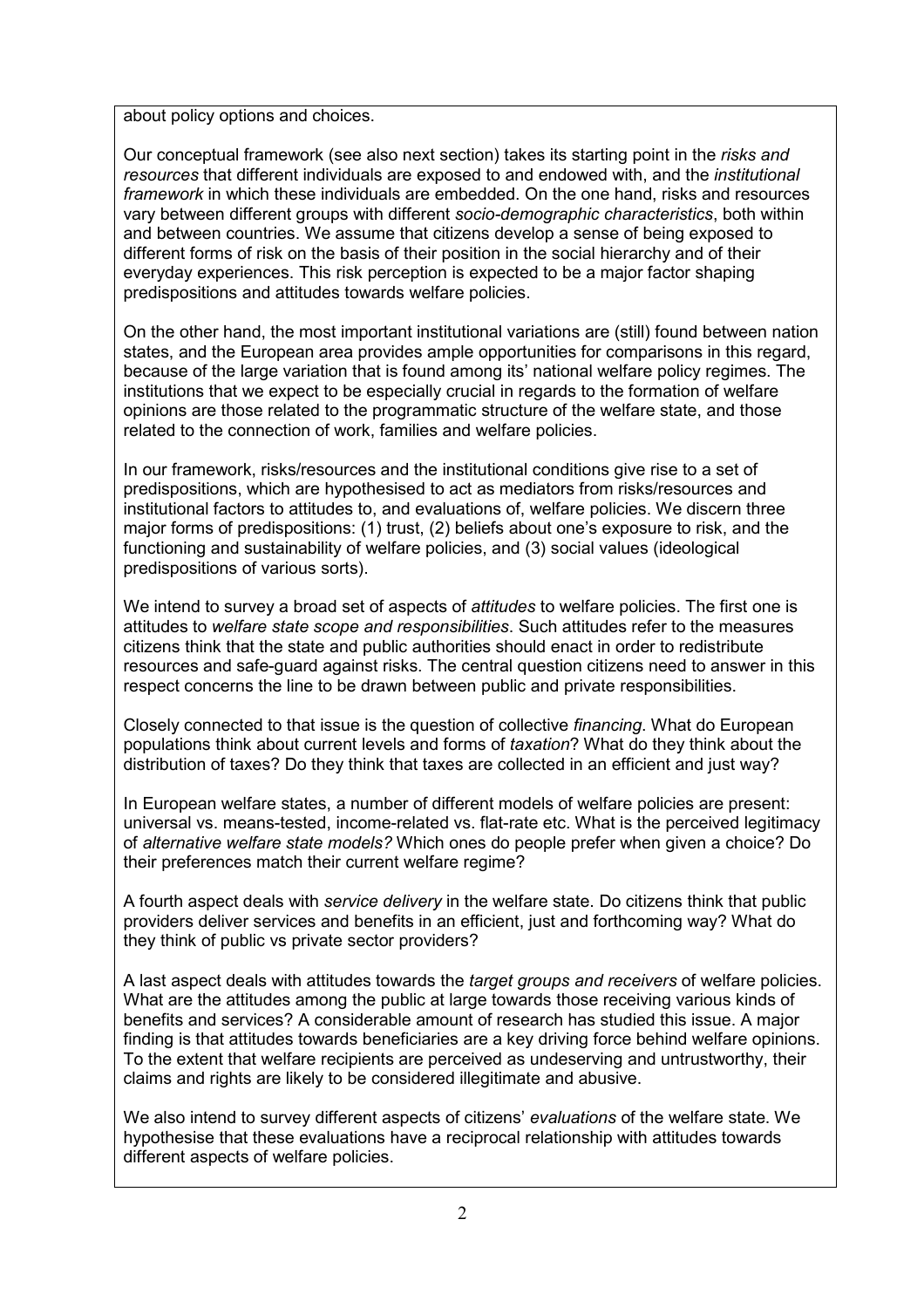The first such evaluation is of the task performance of the welfare state: to what extent are welfare policies able to solve the problems they are supposed to solve? E.g., does the public health care system provide an adequate health care, does the social insurance system safeguard against problems of sustenance, etc?

The second aspect of evaluations concerns the economic consequences of welfare policies. Do such policies stifle or promote economic growth? Do they decrease or increase inequality in society? A related question concerns the impact on people's work ethic: Do given welfare policies make people more or less productive and hard-working? Such issues are the subject of heated political debate; yet we know little about how such judgements vary across countries and across groups among ordinary citizens.

The last type of evaluations concerns the perceived moral and social consequences of welfare policies. This set of questions refers to perceptions of social cohesion and social order in relation with the welfare state. To what extent do people consider that fundamental values underlying social organisation are weakened or bolstered through various welfare policies? Such perceptions are particularly important with respect to reactions to deviance and marginality, and thus to an important category of welfare recipients.

The original aims of the module included surveying personal experiences of public welfare policies, and the attitudes towards multi-level governance. It soon emerged that it was impossible to tap these dimensions across the widely different governance structures of Europe with a limited number of items. It was therefore decided to drop these two aspects from the module.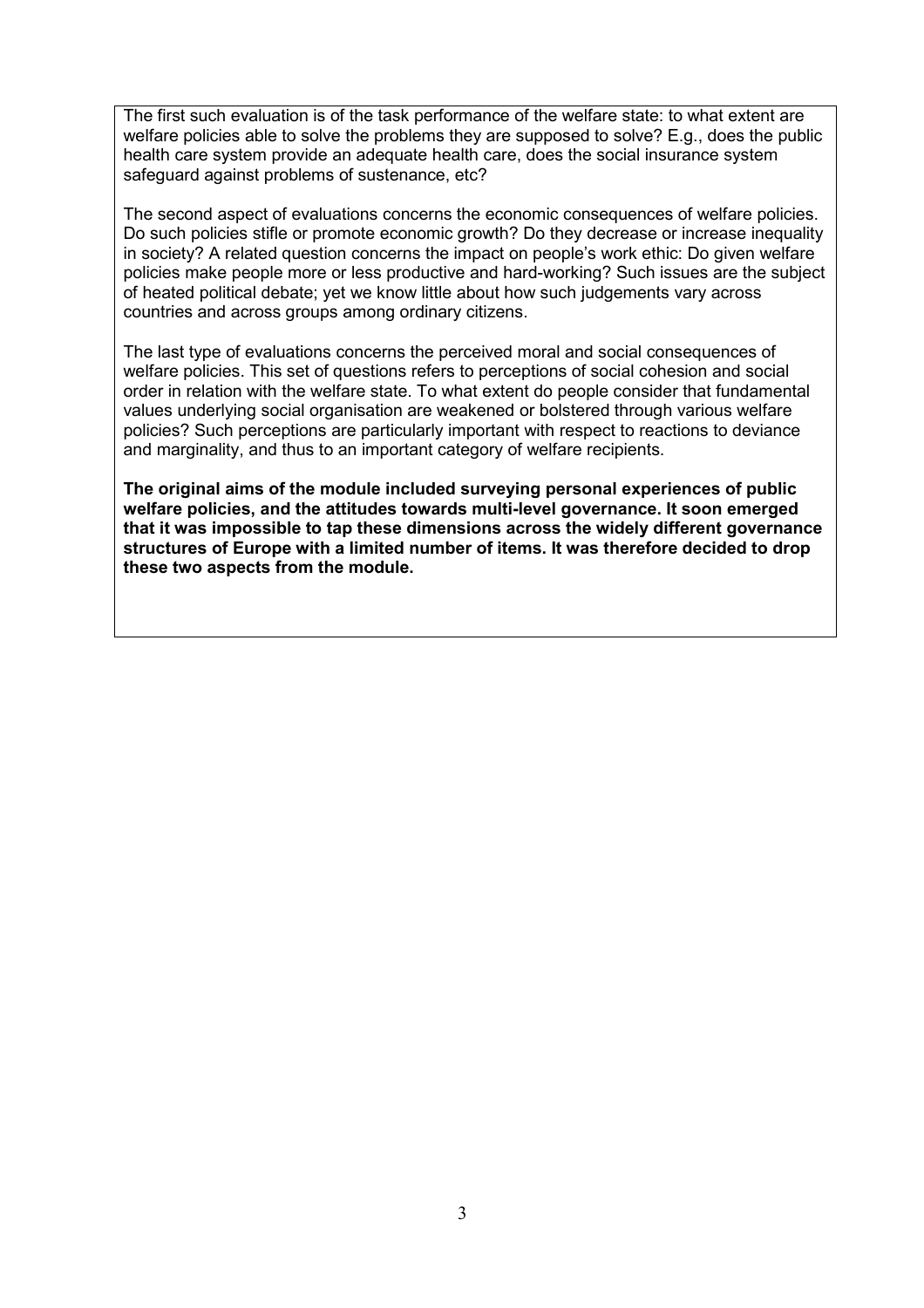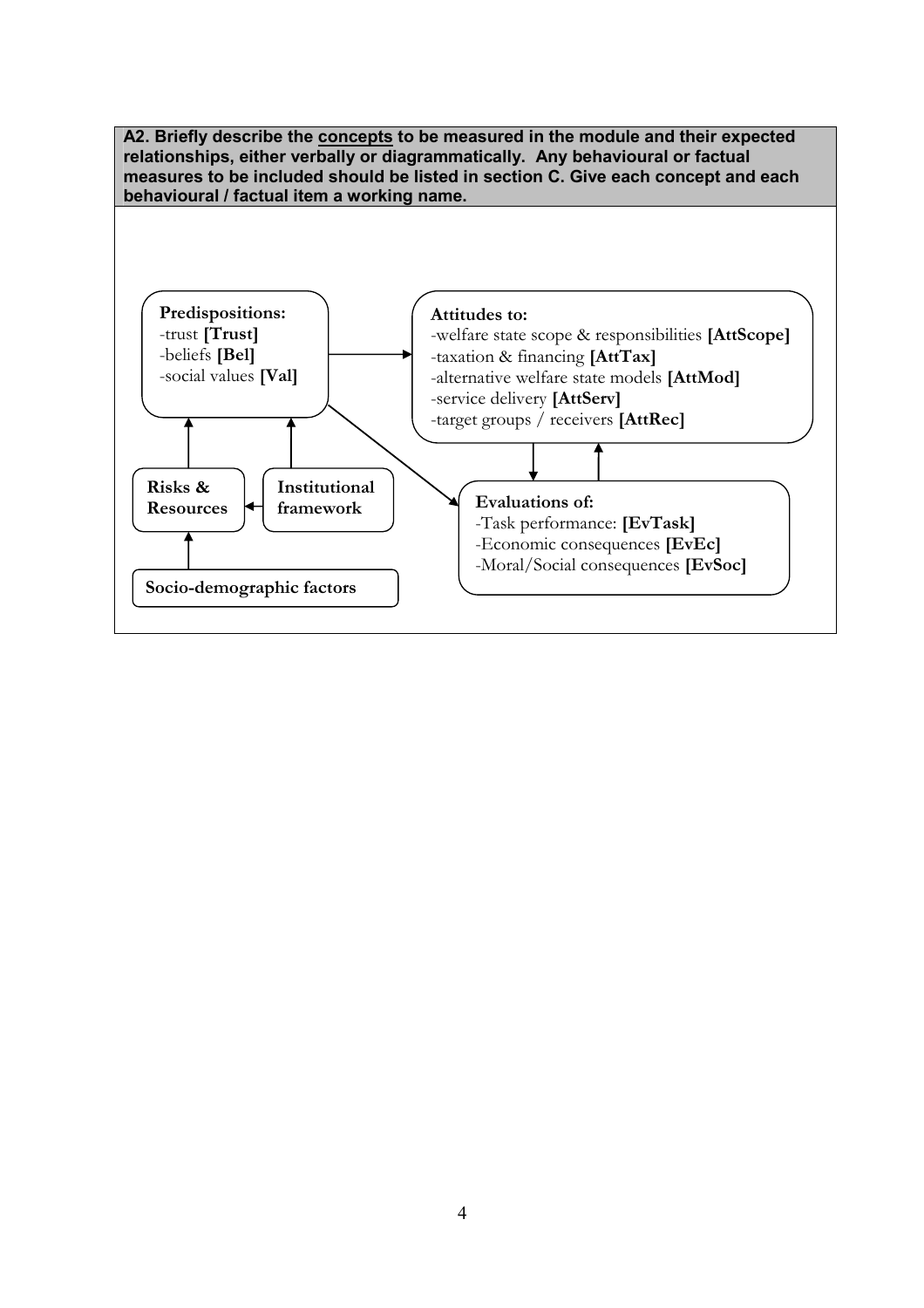CONCEPT NAME: Trust [Trust]. We expect trust in institutions, political actors and fellow citizens to be a major factor affecting attitudes towards the welfare state and evaluations of its performance. We expect to find moderate correlations between the three dimensions

#### Dimension 1 Interpersonal trust [TrustPers]

Trust in one's fellow citizens, expressed in questions such as "are they reliable or not?", "would they take advantage of you if they got the chance?". Measured with existing core ESS items (A8, A9, A10)

#### Dimension 2 Trust in Governemnt Institutions [TrustGov]

Trust in the parliament, the legal system, the police. Measured with existing core ESS items (B4, B5, B6)

CONCEPT NAME: Beliefs [Bel] Beliefs about the role of state institutions in citizens' lives, including perception of risks, of claimant groups, and of the sustainability of the welfare state, is expected to shape attitudes and evaluations of welfare policies. We do not expect the dimensions to correlate.

## Dimension 1 Risk perception [BelRisk]

Vulnerability could on the one hand increase support for collective welfare policies (as a response to increased levels of collective risk), but may on the other hand also give rise to exclusionary attitudes restricting welfare provision to certain categories of citizens. We intend to measure this dimension with a set of items that ask about respondents' perceived risk of having major welfare problems in the near future, such as becoming unemployed, having to go without sufficient income, or being unable to get the health care one needs.

Dimension 2 Beliefs about welfare state sustainability [BelSust]

Intended to capture beliefs about whether the welfare state can be afforded or not in the face of demographic challenges and international economic competition.

## Dimension 3 Beliefs about the size and composition of claimant groups [BelClaim]

Intended to capture beliefs about the size and composition of claimant groups and needs that welfare policies may address.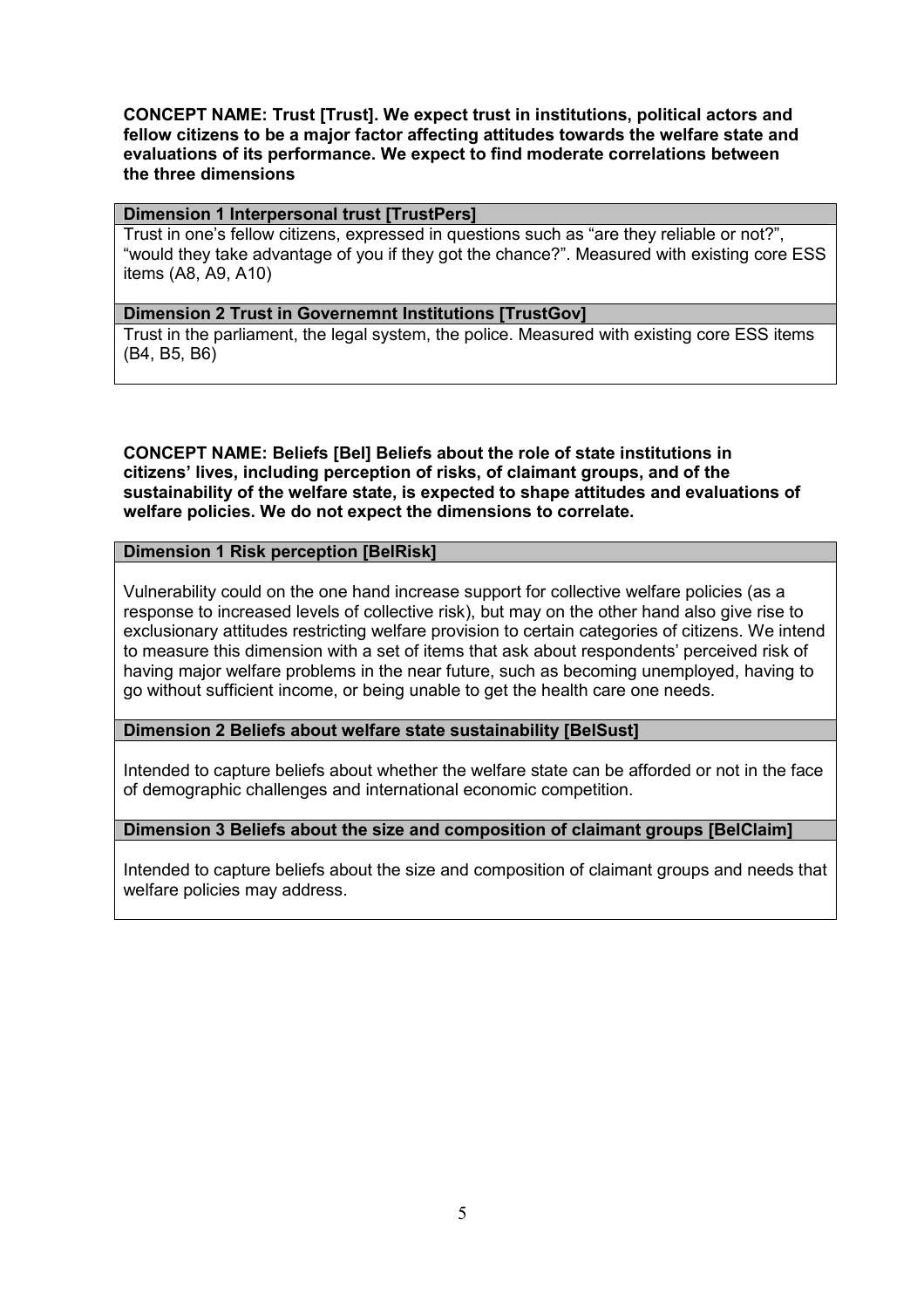CONCEPT NAME: Social values [Val]. Ideological beliefs about justice principles and equity, and about desirable human traits in terms of individuality and conformity are likely to have a strong impact on individuals' attitudes to and evaluations of welfare policies. Social values form the bases for normative judgements about welfare policies and their impact. We expect these to correlate with existing ESS items intended to capture similar orientations. We also expect dimensions 2, 3 and 4 to have at least a moderate correlation.

## **Dimension 1 Egalitarianism [ValEgal]**

Intended to capture attitudes towards inequality and redistribution and a general egalitarian orientation. One ESS core item (B30) relates to this dimension, but we intend to strengthen it by including an item that taps the perception and valuation of the present income differences.

## Dimension 2 Authoritarianism [ValAut]

Intended to capture attitudes towards morality, tradition, authority and conformity. One ESS core item (B31) relates to this dimension, but we intend to strengthen it by including items that tap attitudes towards conformity and authority.

## Dimension 3 Gender traditionalism [ValGend]

Intended to capture "gender traditionalism" in terms of male-breadwinner orientations

## Dimension 4 Ethnic Diversity/Multiculturalism [ValDiv]

Intended to capture attitudes towards the impact of immigration and increased ethnic diversity on the moral and social fabric of society. ESS core items (B39 and B40) are used to tap this dimension.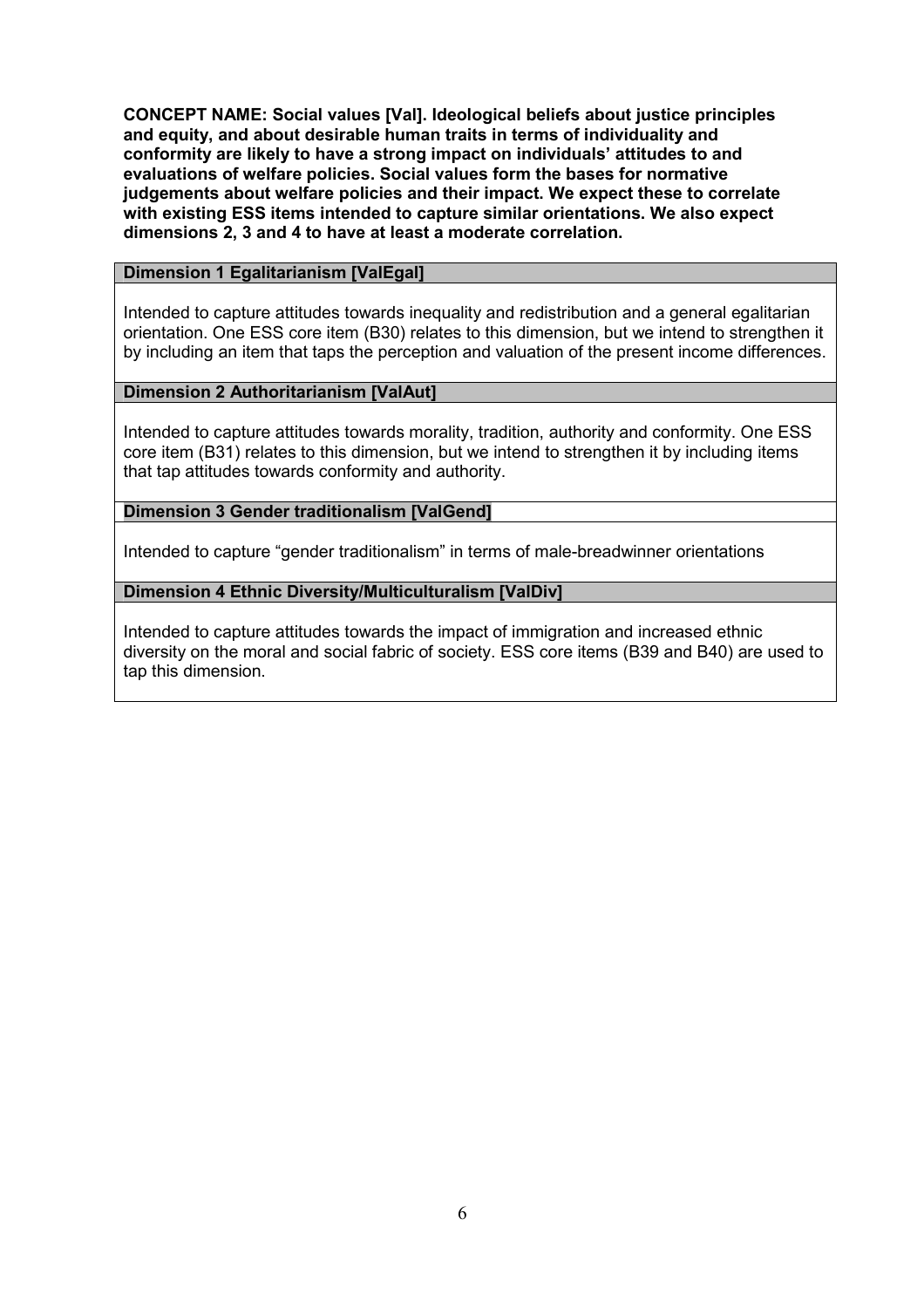CONCEPT NAME: Attitudes towards welfare policies and claimants [Att]. The rationale for this concept is outlined in the previous section. We do not expect separate dimensions to necessarily correlate very strongly.

## Dimension 1 Attitudes towards welfare state scope & responsibilities [AttScope]

Intend to ask about the responsibilities of government for various tasks, to probe attitudes towards the legitimate scope of government activities.

## Dimension 2 Attitudes towards taxation & financing [AttTax]

Intend to probe attitudes towards the distribution of taxes (flat-rate vs. proportional vs. progressive taxes), and ask about the efficiency and fairness of tax collection. There is no reason why these sub-dimensions should correlate.

## Dimension 3 Attitudes towards alternative welfare state models [AttMod]

Intend to ask about views about means-tested vs. universal benefits, and about flat-rate vs. income-related benefits, using hypothetical scenarios.

## Dimension 4 Attitudes towards service delivery [AttServ].

We plan asking respondents their views about public service providers.

## Dimension 5 Attitudes towards target groups / receivers [AttRec]

Intend to tap respondents' views about people who receive public benefits and services, in particular possible misuse and fraud.

## CONCEPT NAME: Evaluations of welfare policies [Ev] The rationale for this concept is outlined in the previous section. We do not expect the separate dimensions to necessarily correlate very strongly.

#### Dimension 1 Evaluations of task performance [EvTask]

Existing core module items ask about the "state of education" and "state of health services". Additional items that ask about the living conditions for the elderly, the living conditions for the unemployed, and the provision of care.

## Dimension 2 Evaluations of economic consequences [EvEc].

Perceptions about whether welfare policies are contributing to or undermining economic growth, stifle initiative or contribute positively to 'human capital' formation, redistribute effectively to the needy or not.

#### Dimension 3 Evaluations of Moral/Social consequences [EvSoc]

Perceptions about whether welfare policies are having positive or negative effects on the moral and social fabric of society.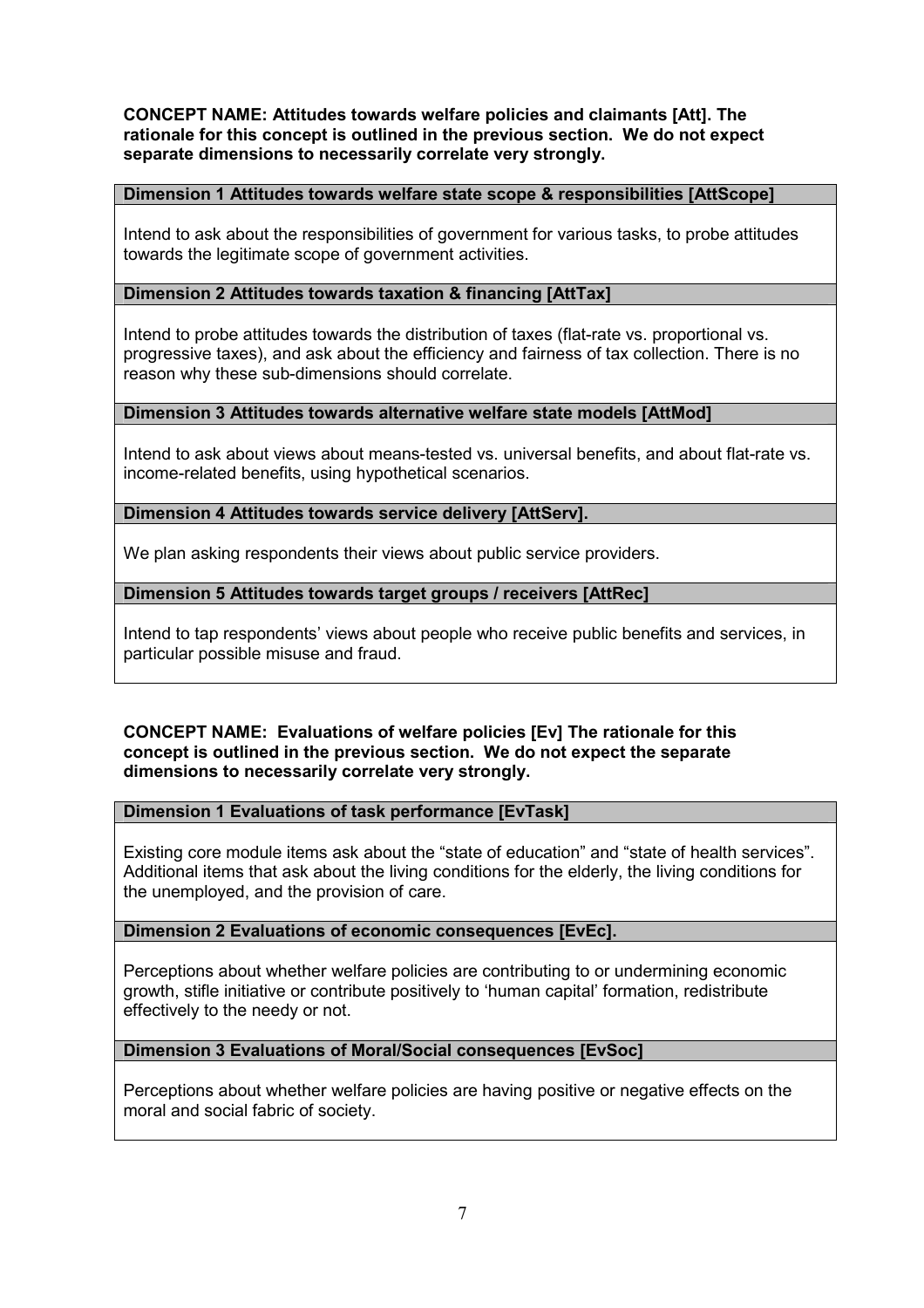SECTION B2: Items. List item numbers, question wording and description of why the items measure the underlying dimension

Dimension name: Interpersonal trust [TrustPers]

Measured with existing core ESS items (A8, A9, A10)

## Dimension name: Trust in Government Institution [TrustGov]

Measured with existing core ESS items (B4, B5, B6)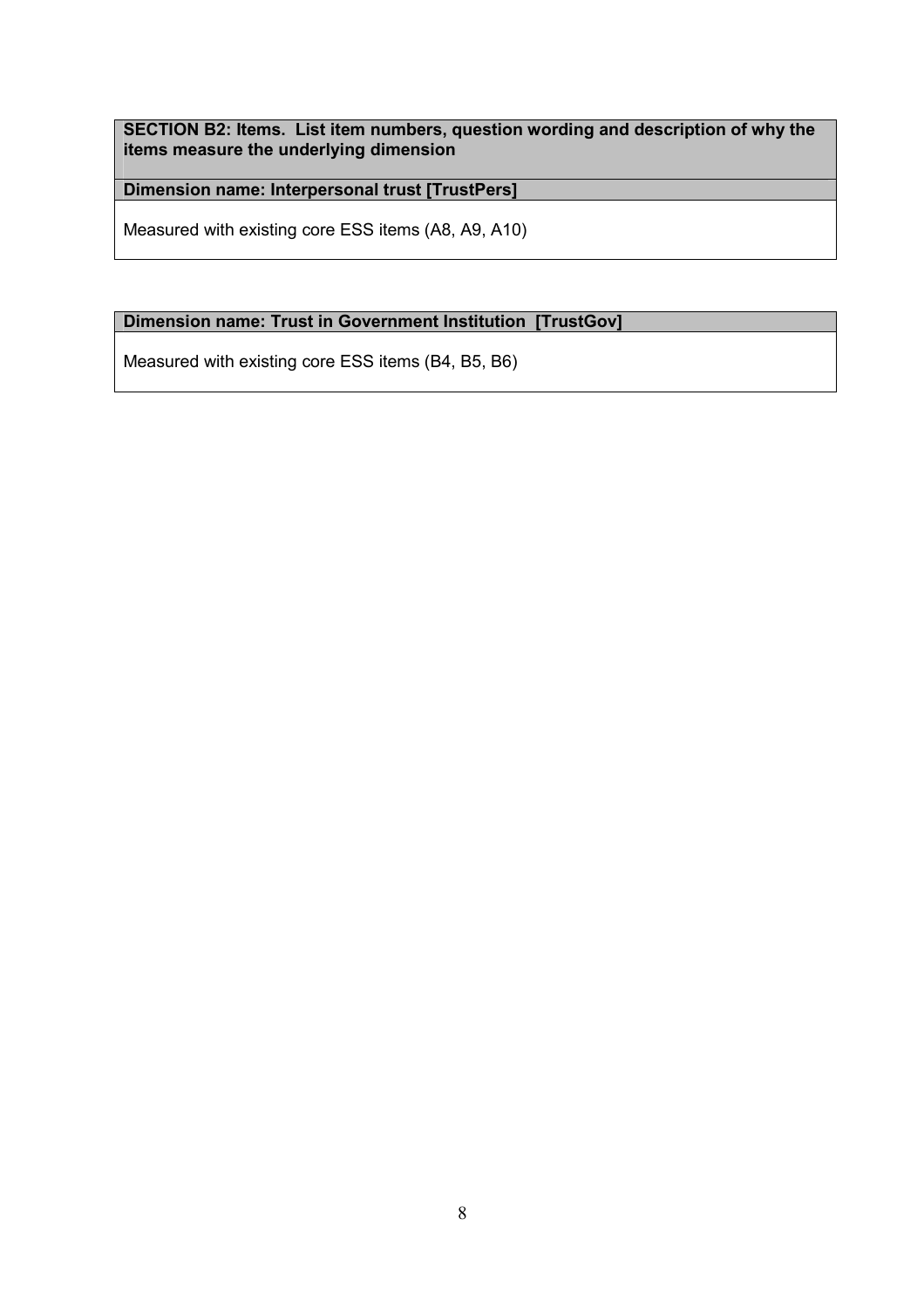Dimension name: Risk perception [BelRisk]

In the next few questions, we would like you to think about what might happen during the next 12 months.

**D47** CARD 42 Using this card, please tell me how likely it is that during the next 12 months you will be unemployed<sup>1</sup> and looking for work for at least four consecutive weeks?

| Not at all likely                 |   |                  |
|-----------------------------------|---|------------------|
| Not very likely                   |   | <b>ASK D48</b>   |
| Likely                            | 3 |                  |
| Very likely                       |   |                  |
| (Never worked OR no longer        | 5 | <b>GO TO D49</b> |
| working and not looking for work) |   |                  |
| (Don't know)                      |   | <b>ASK D48</b>   |

- **D48** STILL CARD 42 How likely is it that during the next 12 months you will have to spend less time in paid work than you would like, because you have to take care of<sup>2</sup> family members or relatives? Please use the same card.
	- Not at all likely 1
	- Not very likely 2<br>Likely 3
- Likely 3
	- Very likely 4
	- (Don't know) 8

#### ASK ALL

- D49 STILL CARD 42 And during the next 12 months how likely is it that there will be some periods when you don't have enough money to cover your household necessities<sup>3</sup>? Use the same card.
	- Not at all likely 1<br>Not very likely 2
	- Not very likely 2<br>Likely 3
- Likely 3
	- Very likely 4
	- (Don't know) 8
- **D50** STILL CARD 42 And during the next 12 months how likely is it that you will not receive the health care you really need if you become ill? Use the same card.

| Not at all likely |                       |
|-------------------|-----------------------|
| Not very likely   | $\mathbf{2}^{\prime}$ |
| Likely            | 3                     |
| Very likely       | 4                     |
| (Don't know)      | 8                     |
|                   |                       |

 $1$  "Unemployed": people who cannot find paid work.

<sup>&</sup>lt;sup>2</sup> "Have to take care of": in the sense of looking after a family member or relative who is dependent on the respondent's help.

<sup>&</sup>lt;sup>3</sup> "Household necessities" refers to things like food, rent / mortgage, utilities and clothing.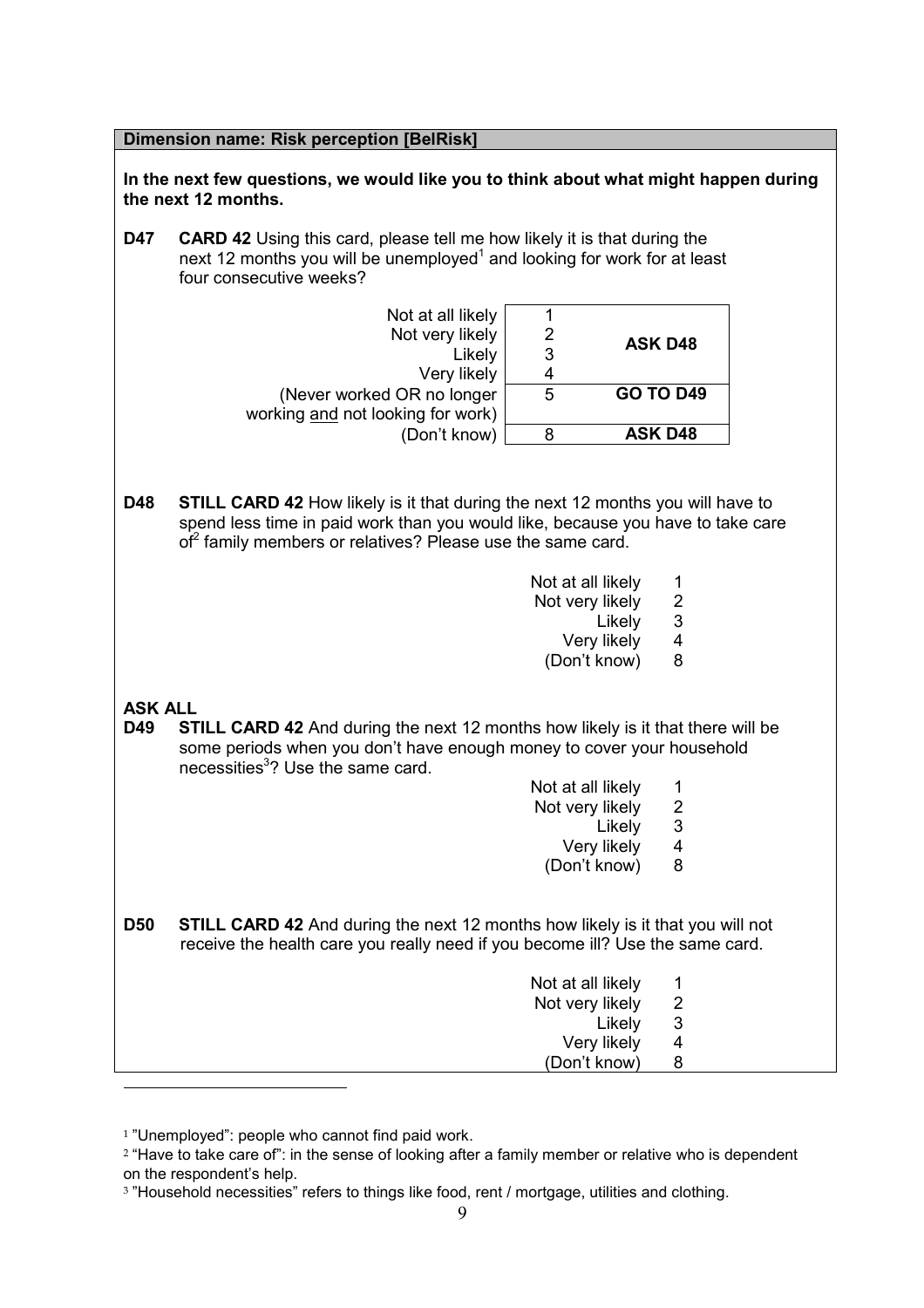|     | Dimension name: Beliefs about welfare state sustainability [BelSust]                                                                                                                                                                                     |                |
|-----|----------------------------------------------------------------------------------------------------------------------------------------------------------------------------------------------------------------------------------------------------------|----------------|
| D45 | <b>CARD 40</b> There is some debate nowadays about the cost of providing<br>public health care in [country]. Thinking about 10 years from now, which of<br>the statements on this card comes closest to your own opinion?<br><b>CODE ONE ANSWER ONLY</b> |                |
|     | In ten years time:                                                                                                                                                                                                                                       |                |
|     | [country] will not be able to afford the present level<br>of public health care.                                                                                                                                                                         | 1              |
|     | [country] will be able to afford the present level of public<br>health care but not to increase it.                                                                                                                                                      | $\overline{2}$ |
|     | [country] will be able to afford to increase the level<br>of public health care.                                                                                                                                                                         | $\mathbf{3}$   |
|     | (Don't know)                                                                                                                                                                                                                                             | 8              |
| D46 | <b>CARD 41</b> There is also some debate nowadays about the cost of pensions<br>in [country]. Thinking of ten years from now, which of the statements on<br>this card comes closest to your own opinion?<br><b>CODE ONE ANSWER ONLY</b>                  |                |
|     | In ten years time:                                                                                                                                                                                                                                       |                |
|     | [country] will not be able to afford the present level<br>1<br>of old age pension.                                                                                                                                                                       |                |
|     | [country] will be able to afford the present level of<br>$\overline{2}$<br>old age pension but not to increase it.                                                                                                                                       |                |
|     | 3<br>[country] will be able to afford to increase the level of<br>old age pension.                                                                                                                                                                       |                |
|     | (Don't know)<br>8                                                                                                                                                                                                                                        |                |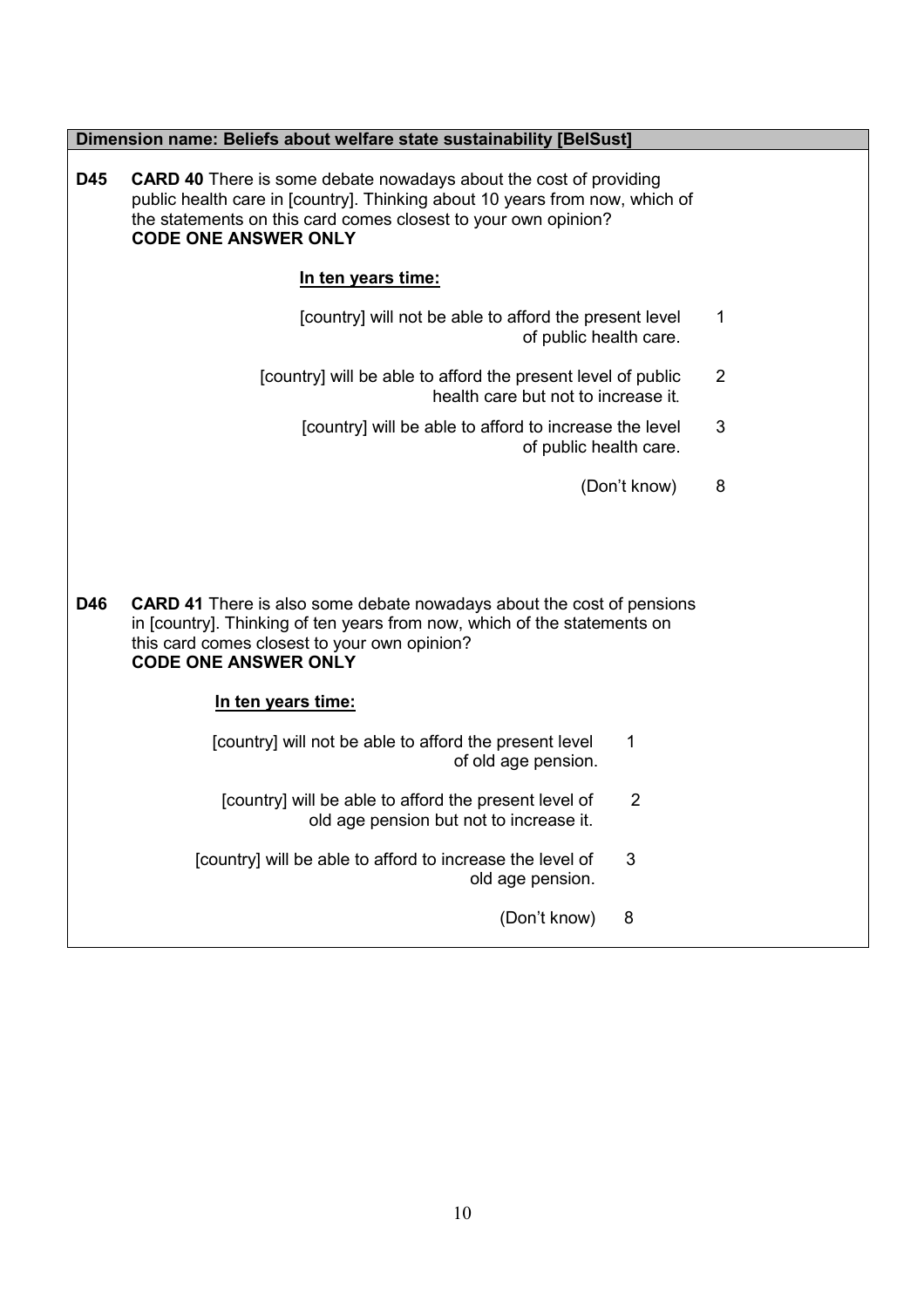## Dimension name: Beliefs about the size and composition of claimant groups [BelClaim]

| D7             | <b>CARD 27</b> Of every 100 people of working age <sup>4</sup> in [country] how many would<br>you say are unemployed <sup>5</sup> and looking for work? Choose your answer from<br>this card. If you are not sure please give your best guess. |    |
|----------------|------------------------------------------------------------------------------------------------------------------------------------------------------------------------------------------------------------------------------------------------|----|
|                | $0 - 4$                                                                                                                                                                                                                                        | 01 |
|                | $5-9$                                                                                                                                                                                                                                          | 02 |
|                | $10 - 14$                                                                                                                                                                                                                                      | 03 |
|                | $15 - 19$                                                                                                                                                                                                                                      | 04 |
|                | $20 - 24$                                                                                                                                                                                                                                      | 05 |
|                | 25-29                                                                                                                                                                                                                                          | 06 |
|                | 30-34                                                                                                                                                                                                                                          | 07 |
|                | 35-39                                                                                                                                                                                                                                          | 08 |
|                | 40-44                                                                                                                                                                                                                                          | 09 |
|                | 45-49                                                                                                                                                                                                                                          | 10 |
|                | 50 or more                                                                                                                                                                                                                                     | 11 |
|                |                                                                                                                                                                                                                                                | 88 |
|                | (Don't know)                                                                                                                                                                                                                                   |    |
| D <sub>8</sub> | <b>STILL CARD 27</b> And of every 100 people of working age in [country] how<br>many would you say are long-term sick or disabled?                                                                                                             |    |
|                | $0 - 4$                                                                                                                                                                                                                                        | 01 |
|                | $5-9$                                                                                                                                                                                                                                          | 02 |
|                | $10 - 14$                                                                                                                                                                                                                                      | 03 |
|                | $15 - 19$                                                                                                                                                                                                                                      | 04 |
|                | $20 - 24$                                                                                                                                                                                                                                      | 05 |
|                | 25-29                                                                                                                                                                                                                                          | 06 |
|                | 30-34                                                                                                                                                                                                                                          | 07 |
|                | 35-39                                                                                                                                                                                                                                          | 08 |
|                | 40-44                                                                                                                                                                                                                                          | 09 |
|                | 45-49                                                                                                                                                                                                                                          | 10 |
|                | 50 or more                                                                                                                                                                                                                                     | 11 |
|                | (Don't know)                                                                                                                                                                                                                                   | 88 |
| D <sub>9</sub> | <b>STILL CARD 27</b> And of every 100 people of working age in [country] how                                                                                                                                                                   |    |
|                | many would you say do not have enough money for basic necessities?                                                                                                                                                                             |    |
|                | Remember, if you are not sure please give your best guess.                                                                                                                                                                                     |    |
|                |                                                                                                                                                                                                                                                |    |
|                | $0-4$ 01                                                                                                                                                                                                                                       |    |
|                | $5-9$                                                                                                                                                                                                                                          | 02 |
|                | $10 - 14$                                                                                                                                                                                                                                      | 03 |
|                | $15 - 19$                                                                                                                                                                                                                                      | 04 |
|                | 20-24                                                                                                                                                                                                                                          | 05 |
|                | 25-29                                                                                                                                                                                                                                          | 06 |
|                | 30-34                                                                                                                                                                                                                                          | 07 |
|                | 35-39                                                                                                                                                                                                                                          | 08 |
|                | 40-44                                                                                                                                                                                                                                          | 09 |
|                | 45-49                                                                                                                                                                                                                                          | 10 |
|                | 50 or more                                                                                                                                                                                                                                     | 11 |
|                | (Don't know)                                                                                                                                                                                                                                   | 88 |

<sup>4</sup> "Working age": The age from which people are legally entitled to work up to retirement age. 5 "Unemployed": People who cannot find paid work.

l.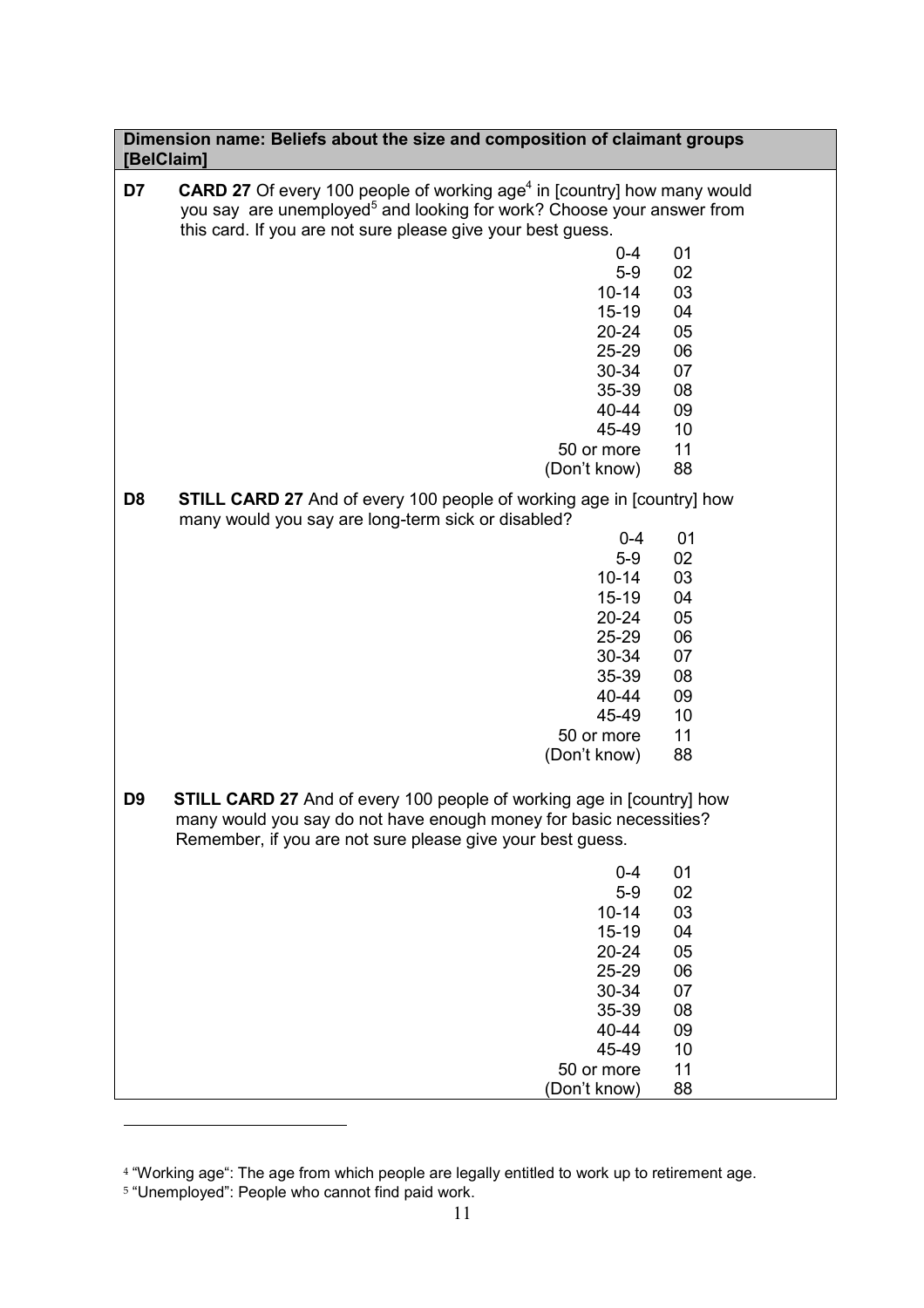| D <sub>10</sub> |                                                                        |    |    |    |    |    |    |    |              | <b>STILL CARD 27</b> And of every 100 people of working age in [country] |                                                                                   |        |
|-----------------|------------------------------------------------------------------------|----|----|----|----|----|----|----|--------------|--------------------------------------------------------------------------|-----------------------------------------------------------------------------------|--------|
|                 | about how many would you say were born outside [country]? <sup>6</sup> |    |    |    |    |    |    |    |              |                                                                          |                                                                                   |        |
|                 |                                                                        |    |    |    |    |    |    |    |              |                                                                          |                                                                                   |        |
|                 |                                                                        |    |    |    |    |    |    |    |              | $0 - 4$                                                                  | 01                                                                                |        |
|                 |                                                                        |    |    |    |    |    |    |    |              | $5-9$                                                                    | 02                                                                                |        |
|                 |                                                                        |    |    |    |    |    |    |    |              | $10 - 14$                                                                | 03                                                                                |        |
|                 |                                                                        |    |    |    |    |    |    |    |              | $15 - 19$                                                                | 04                                                                                |        |
|                 |                                                                        |    |    |    |    |    |    |    |              | $20 - 24$                                                                | 05                                                                                |        |
|                 |                                                                        |    |    |    |    |    |    |    |              | 25-29                                                                    | 06                                                                                |        |
|                 |                                                                        |    |    |    |    |    |    |    |              | 30-34                                                                    | 07                                                                                |        |
|                 |                                                                        |    |    |    |    |    |    |    |              | 35-39                                                                    | 08                                                                                |        |
|                 |                                                                        |    |    |    |    |    |    |    |              | 40-44                                                                    | 09                                                                                |        |
|                 |                                                                        |    |    |    |    |    |    |    |              | 45-49                                                                    | 10                                                                                |        |
|                 |                                                                        |    |    |    |    |    |    |    | 50 or more   |                                                                          | 11                                                                                |        |
|                 |                                                                        |    |    |    |    |    |    |    | (Don't know) |                                                                          | 88                                                                                |        |
|                 |                                                                        |    |    |    |    |    |    |    |              |                                                                          |                                                                                   |        |
|                 |                                                                        |    |    |    |    |    |    |    |              |                                                                          |                                                                                   |        |
| D39             |                                                                        |    |    |    |    |    |    |    |              |                                                                          | <b>CARD 38</b> A lot of people who come to live in [country] from other countries |        |
|                 |                                                                        |    |    |    |    |    |    |    |              |                                                                          | pay taxes and make use of social benefits and services. On balance, do you        |        |
|                 |                                                                        |    |    |    |    |    |    |    |              |                                                                          | think people who come to live in [country] receive more than they contribute or   |        |
|                 |                                                                        |    |    |    |    |    |    |    |              |                                                                          | contribute more than they receive? Please use this card where 0 means they        |        |
|                 | receive much more and 10 means they contribute much more.              |    |    |    |    |    |    |    |              |                                                                          |                                                                                   |        |
|                 | <b>Receive</b>                                                         |    |    |    |    |    |    |    |              |                                                                          | <b>Contribute</b>                                                                 |        |
|                 | much more                                                              |    |    |    |    |    |    |    |              |                                                                          | much more                                                                         |        |
|                 | than they                                                              |    |    |    |    |    |    |    |              |                                                                          | than they                                                                         | (Don't |
|                 | contribute                                                             |    |    |    |    |    |    |    |              |                                                                          | receive                                                                           | know)  |
|                 | 00                                                                     | 01 | 02 | 03 | 04 | 05 | 06 | 07 | 08           | 09                                                                       | 10                                                                                | 88     |
|                 |                                                                        |    |    |    |    |    |    |    |              |                                                                          |                                                                                   |        |

 $6$  Where countries have changed their name in recent years the question should refer to 'the area now known as [country]'.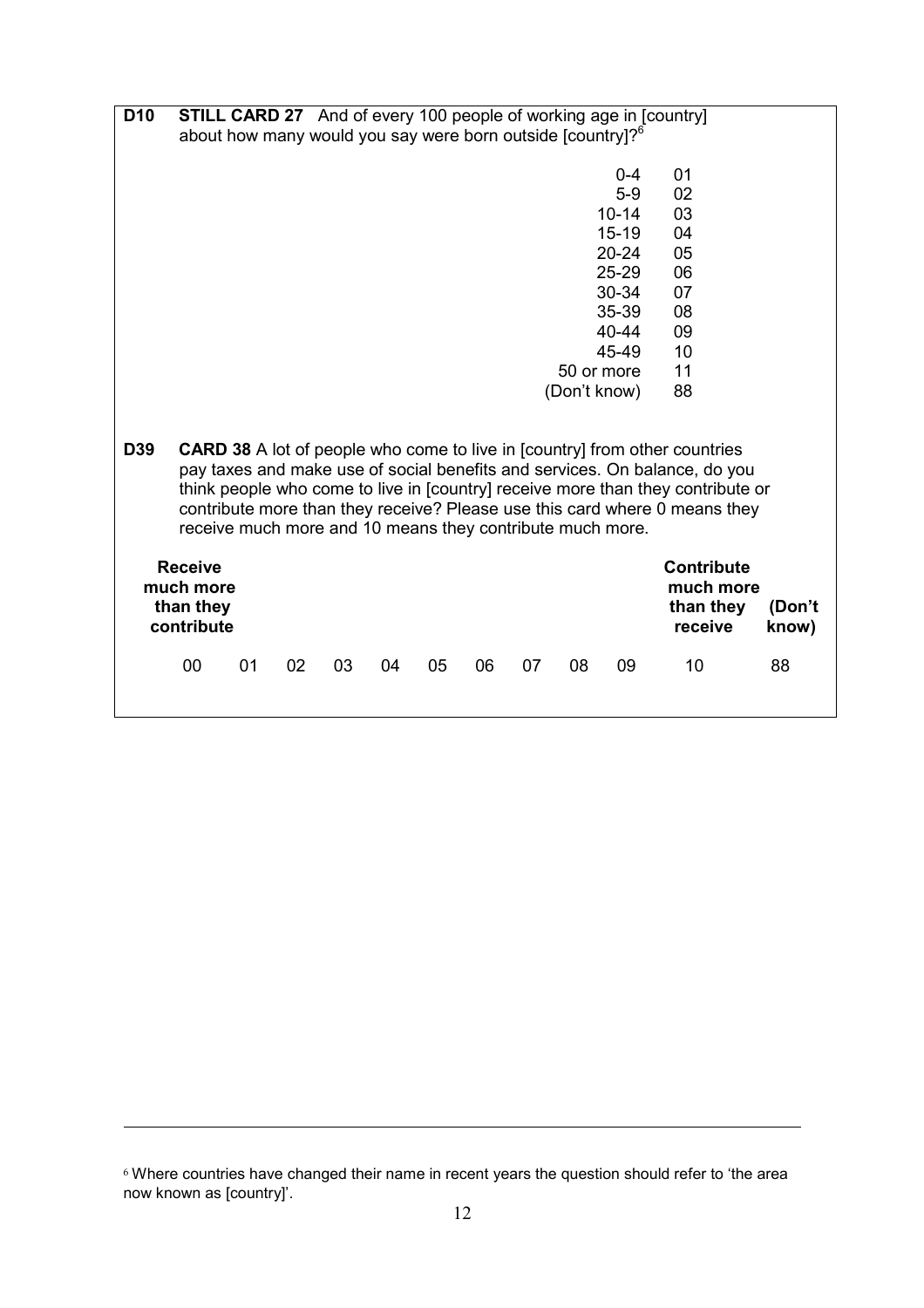Dimension name: Egalitarianism [ValEgal]

## ASK ALL

Now some questions about the way society works.

CARD 26 Using this card, please say how much you agree or disagree with each of the following statements. READ OUT EACH STATEMENT AND CODE IN GRID

|    |                                                                                                                              | <b>Agree</b><br>strongly | Agree          | <b>Neither</b><br>agree nor<br>disagree | <b>Disagree</b> | <b>Disagree</b><br>strongly | (Don't<br>know) |
|----|------------------------------------------------------------------------------------------------------------------------------|--------------------------|----------------|-----------------------------------------|-----------------|-----------------------------|-----------------|
| D1 | Large differences in<br>people's incomes<br>are acceptable to<br>properly reward<br>differences in<br>talents and efforts.   | 1                        | 2              | 3                                       | 4               | 5                           | 8               |
| D4 | For a society to be<br>fair <sup>7</sup> , differences in<br>people's standard of<br>living <sup>8</sup> should be<br>small. | 1                        | $\overline{2}$ | 3                                       | 4               | 5                           | 8               |

<sup>&</sup>lt;sup>7</sup> "Fair"in the sense of a just society.

<sup>8</sup> "Standard of living": people's material circumstances (Note this term was used in ESS Round 3: Question E32).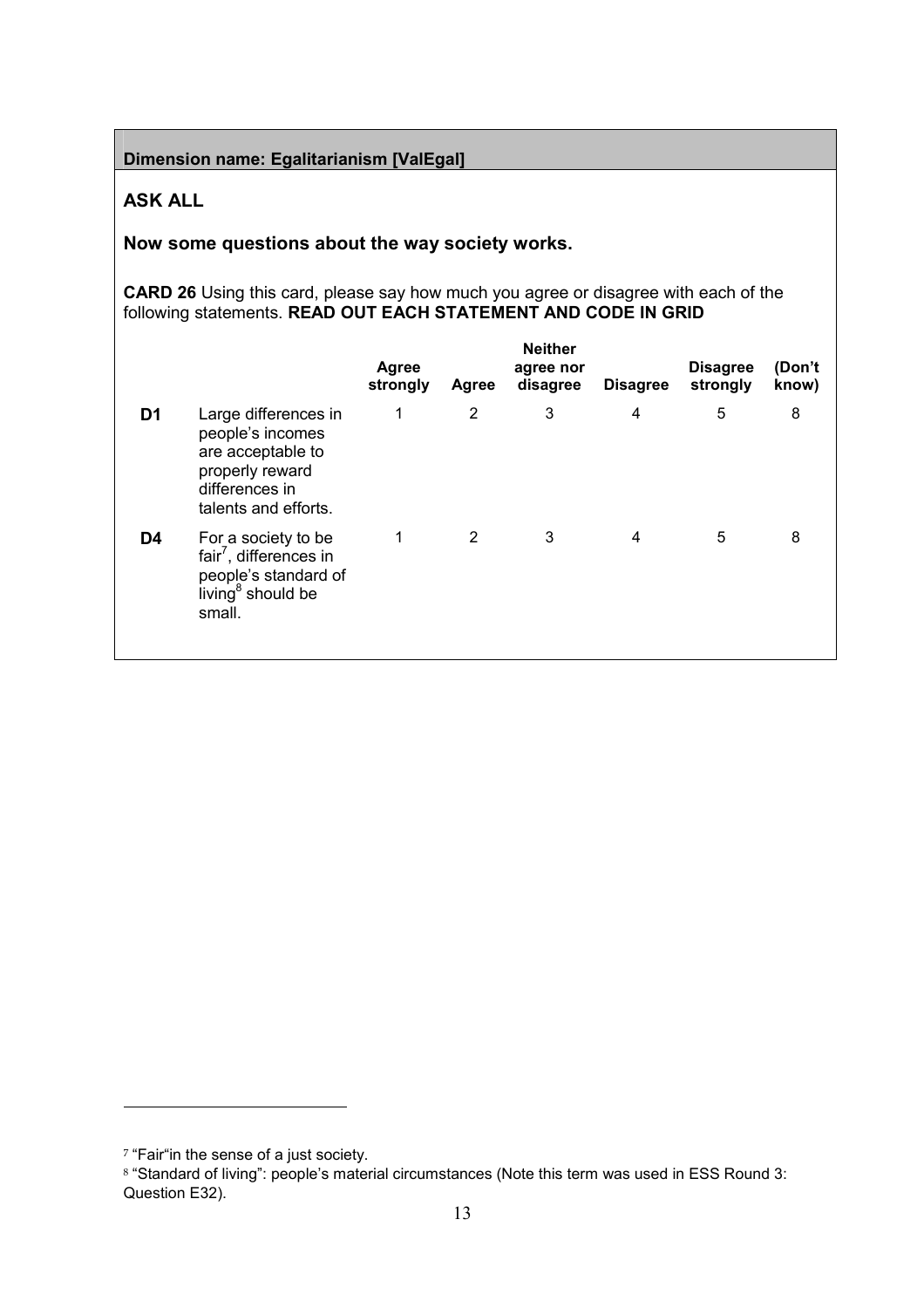## Dimension name: Authoritarianism [ValAut]

CARD 26 Using this card, please say how much you agree or disagree with each of the following statements. READ OUT EACH STATEMENT AND CODE IN GRID

|    |                                                                                                       | <b>Agree</b><br>strongly | Agree | <b>Neither</b><br>agree nor<br>disagree | <b>Disagree</b> | <b>Disagree</b><br>strongly | (Don't<br>know) |
|----|-------------------------------------------------------------------------------------------------------|--------------------------|-------|-----------------------------------------|-----------------|-----------------------------|-----------------|
| D2 | Schools must teach<br>children to obey<br>authority <sup>9</sup> .                                    | 1                        | 2     | 3                                       | 4               | 5                           | 8               |
| D5 | People who break<br>the law should be<br>given much harsher<br>sentences than they<br>are these days. |                          | 2     | 3                                       | 4               | 5                           | 8               |

## Dimension name: Gender traditionalism [ValGend]

CARD 26 Using this card, please say how much you agree or disagree with each of the following statements. READ OUT EACH STATEMENT AND CODE IN GRID

|    |                                                                                                                              | Agree<br>strongly | Agree | <b>Neither</b><br>agree nor<br>disagree | <b>Disagree</b> | <b>Disagree</b><br>strongly | (Don't<br>know) |
|----|------------------------------------------------------------------------------------------------------------------------------|-------------------|-------|-----------------------------------------|-----------------|-----------------------------|-----------------|
| D3 | A woman should be<br>prepared to cut<br>down on her paid<br>work <sup>10</sup> for the sake<br>of her family <sup>11</sup> . |                   | 2     | 3                                       | 4               | 5                           | 8               |
| D6 | When jobs are<br>scarce, men should<br>have more right <sup>12</sup> to<br>a job than women.                                 |                   | 2     | 3                                       | 4               | 5                           | 8               |

## Dimension name: Ethnic Diversity [ValDiv]

l.

Measured with existing core ESS items B39 and B40

 $9<sup>9</sup>$  "Obey authority" following rules and being disciplined.

<sup>&</sup>lt;sup>10</sup> "Cut down on paid work": to work fewer hours, either per day or per week.

<sup>&</sup>lt;sup>11</sup> "Family" in the sense of 'nuclear' rather than 'extended' family. (Note this question appeared in ESS Round 2: Question G6 - the same translation should be used).

<sup>&</sup>lt;sup>12</sup> "More right to": should be given preference / priority (Note this question was used in ESS Round 2: Question G8 the same translation should be used).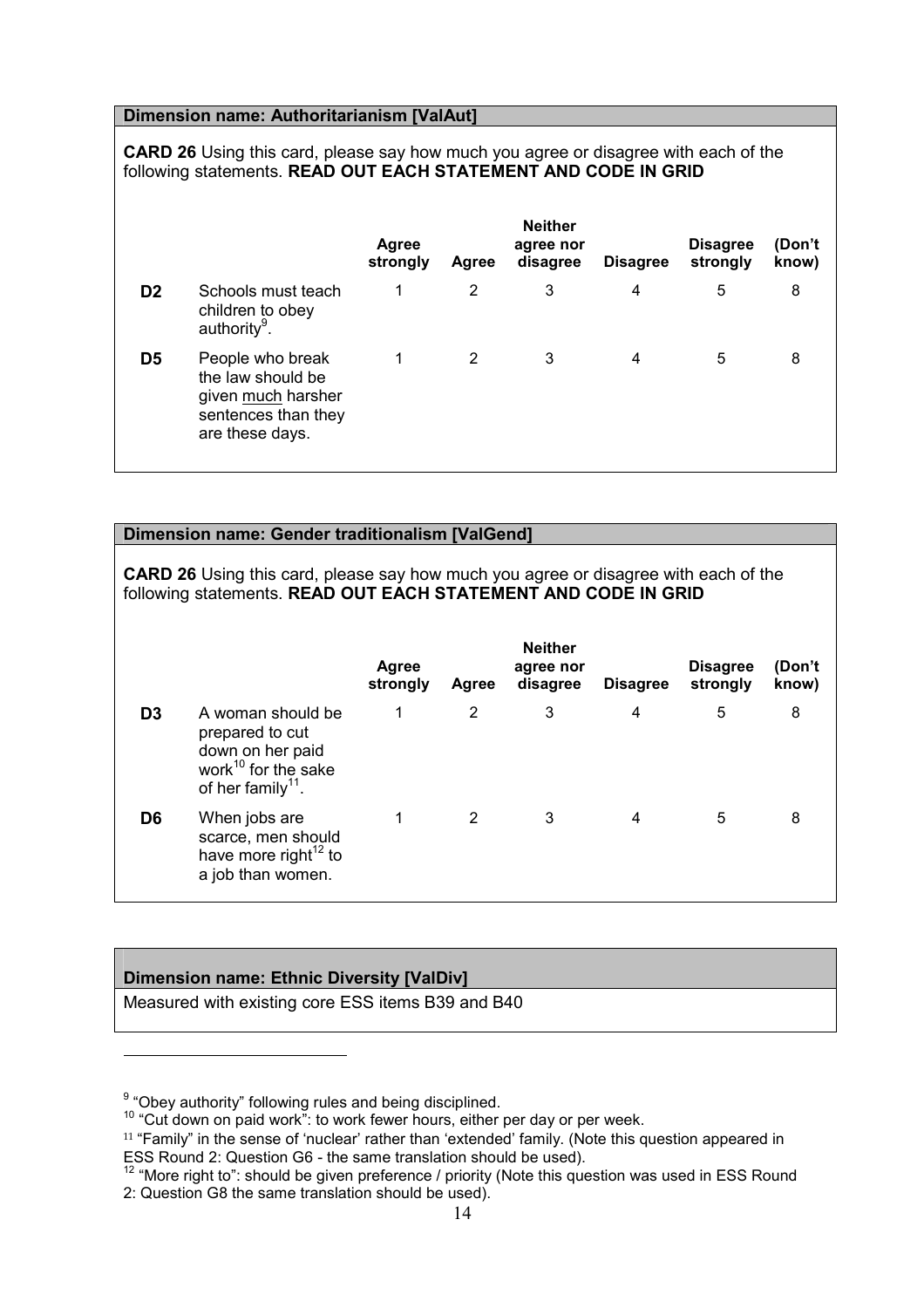#### Dimension name: Attitudes towards welfare state scope & responsibilities [AttScope]

CARD 29 People have different views on what the responsibilities of governments<sup>13</sup> should or should not be. For each of the tasks I read out please tell me on a score of 0-10 how much responsibility you think governments should have. 0 means it should not be governments' responsibility at all and 10 means it should be entirely governments' responsibility. Firstly to... READ OUT...

|                 | Should not be<br>governments'<br>responsibility<br>at all                                    |        |    |    |    |    |    |    |    |    |    | <b>Should</b><br>be entirely<br>governments'<br>responsibility |    |  |
|-----------------|----------------------------------------------------------------------------------------------|--------|----|----|----|----|----|----|----|----|----|----------------------------------------------------------------|----|--|
| D <sub>15</sub> | ensure a job<br>for everyone who<br>wants one?                                               | $00\,$ | 01 | 02 | 03 | 04 | 05 | 06 | 07 | 08 | 09 | 10                                                             | 88 |  |
| D <sub>16</sub> | ensure<br>adequate health<br>care for the sick?                                              | $00\,$ | 01 | 02 | 03 | 04 | 05 | 06 | 07 | 08 | 09 | 10                                                             | 88 |  |
| <b>D17</b>      | ensure a<br>reasonable<br>standard of<br>living <sup>14</sup> for the<br>old <sup>15</sup> ? | 00     | 01 | 02 | 03 | 04 | 05 | 06 | 07 | 08 | 09 | 10                                                             | 88 |  |

STILL CARD 29 And how much responsibility do you think governments should have to... READ OUT...

|                 | <b>Should not be</b><br>governments'<br>responsibility<br>at all                                             |    |    |    |    |    |    |    |    |    | <b>Should</b><br>be entirely<br>governments'<br>responsibility | (Don't<br>know) |    |
|-----------------|--------------------------------------------------------------------------------------------------------------|----|----|----|----|----|----|----|----|----|----------------------------------------------------------------|-----------------|----|
| D <sub>18</sub> | ensure a<br>reasonable<br>standard of living<br>for the<br>unemployed <sup>16</sup> ?                        | 00 | 01 | 02 | 03 | 04 | 05 | 06 | 07 | 08 | 09                                                             | 10              | 88 |
| D <sub>19</sub> | ensure sufficient<br>child care<br>services <sup>17</sup> for<br>working parents?                            | 00 | 01 | 02 | 03 | 04 | 05 | 06 | 07 | 08 | 09                                                             | 10              | 88 |
| <b>D20</b>      | provide paid<br>leave from work<br>for people who<br>temporarily have<br>to care for sick<br>family members? | 00 | 01 | 02 | 03 | 04 | 05 | 06 | 07 | 08 | 09                                                             | 10              | 88 |

<sup>13</sup> "Governments" in the sense of all governments and NOT only the people now governing / present regime. The 'state' can be used instead of governments if appropriate.

<sup>14</sup> "Standard of living": people's material circumstances (Note this term was used in ESS Round 3 Question E32).

<sup>15</sup> This question refers to things like pensions, other benefits or facilities for retired people.

<sup>16</sup> "Unemployed": people who cannot find paid work.

 $17$  "Child care services": refers to things like day care centres, playgroups and paid childminders but not relatives.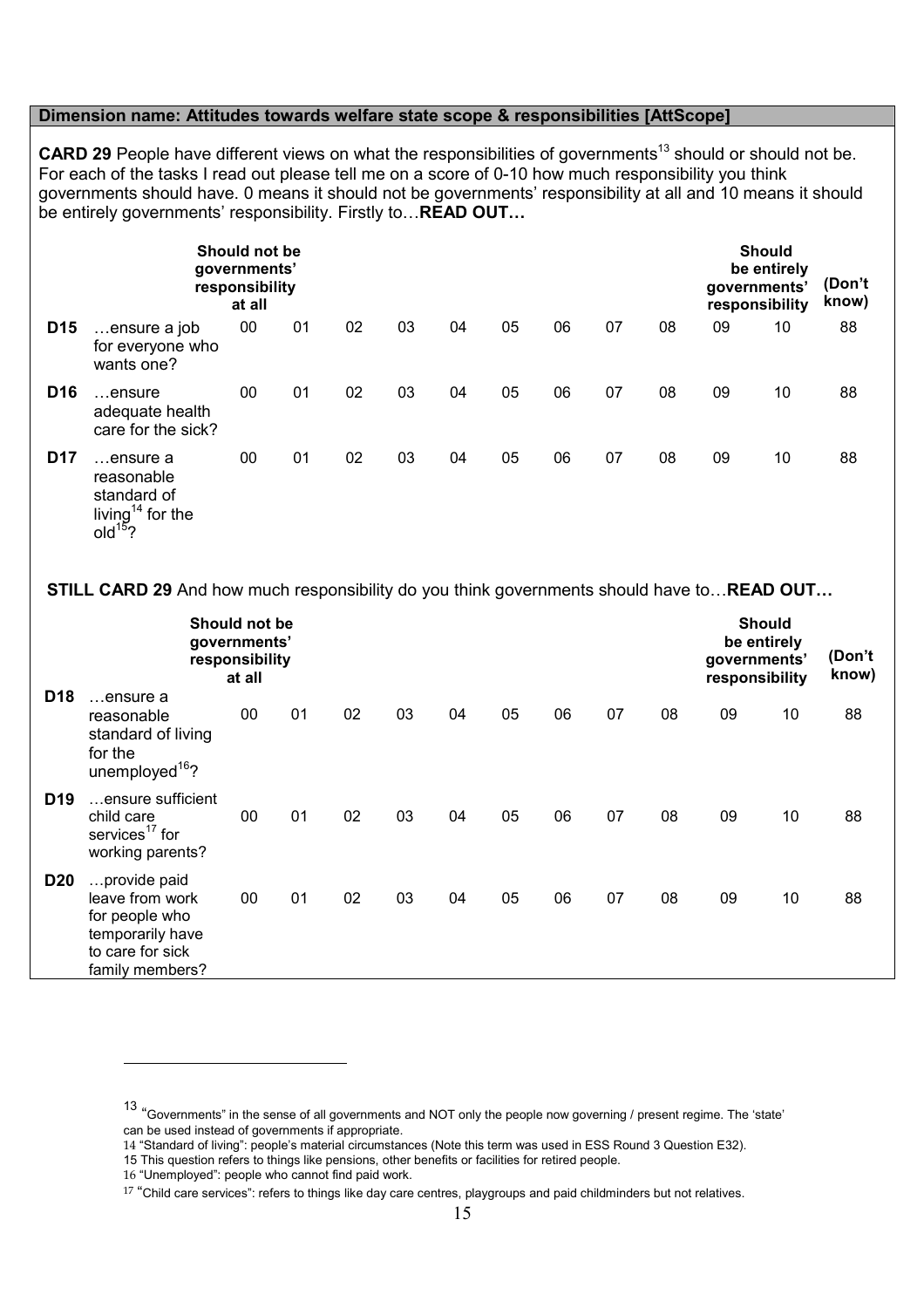|            |                                                                                                   | they are extremely efficient.                            |    |    |    |    |    |    |    |                                | handling queries on time, avoiding mistakes and preventing fraud? Please use this<br>card where 0 means they are extremely inefficient in doing their job and 10 means                                                                                                                                                                      |                       |    |
|------------|---------------------------------------------------------------------------------------------------|----------------------------------------------------------|----|----|----|----|----|----|----|--------------------------------|---------------------------------------------------------------------------------------------------------------------------------------------------------------------------------------------------------------------------------------------------------------------------------------------------------------------------------------------|-----------------------|----|
|            | <b>Extremely</b><br>inefficient<br>00 <sub>0</sub>                                                | 01                                                       | 02 | 03 | 04 | 05 | 06 | 07 | 08 | 09                             | <b>Extremely</b><br>efficient<br>10                                                                                                                                                                                                                                                                                                         | (Don't<br>know)<br>88 |    |
|            | everyone equally?                                                                                 |                                                          |    |    |    |    |    |    |    |                                | <b>D33 STILL CARD 32</b> And using the same card, please tell me whether you think the<br>tax authorities in [country] give special advantages to certain people or deal with                                                                                                                                                               |                       |    |
|            | <b>Give special</b><br>advantages to<br>certain people                                            |                                                          |    |    |    |    |    |    |    |                                | <b>Deal with</b><br>everyone<br>equally                                                                                                                                                                                                                                                                                                     | (Don't<br>know)       |    |
|            | 00 <sub>o</sub>                                                                                   | 01                                                       | 02 | 03 | 04 | 05 | 06 | 07 | 08 | 09                             | 10                                                                                                                                                                                                                                                                                                                                          |                       | 88 |
|            |                                                                                                   |                                                          |    |    |    |    |    |    |    |                                |                                                                                                                                                                                                                                                                                                                                             |                       |    |
| services   | <b>Government should</b><br>decrease taxes a lot<br>and spend much less<br>on social benefits and | which should they do? Choose your answer from this card. |    |    |    |    |    |    |    | on social benefits<br>services | <b>CARD 33</b> Many social benefits and services are paid for by taxes. If the government<br>had to choose between increasing taxes and spending more on social benefits and<br>services, or decreasing taxes and spending less on social benefits and services,<br><b>Government should</b><br>increase taxes a lot<br>and spend much more | (Don't<br>know)       |    |
| <b>D34</b> | 00                                                                                                | 01                                                       | 02 | 03 | 04 | 05 | 06 | 07 | 08 | 09                             | 10                                                                                                                                                                                                                                                                                                                                          |                       | 88 |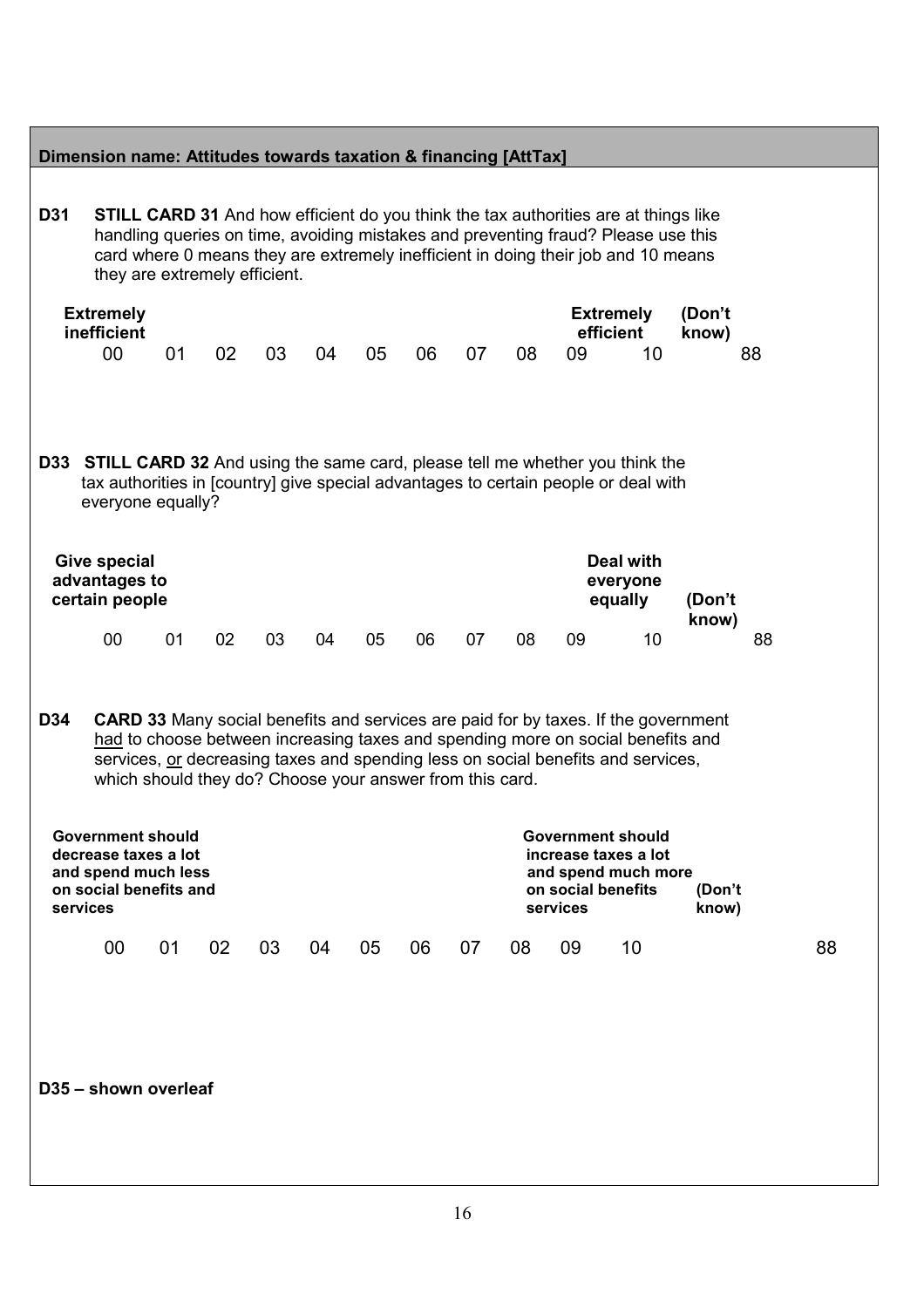| <b>D35</b> | <b>CARD 34</b> Think of two people, one earning twice as much as the other. Which of<br>the three statements on this card comes closest to how you think they should be<br>taxed?<br><b>CODE ONE ANSWER ONLY</b> |  |
|------------|------------------------------------------------------------------------------------------------------------------------------------------------------------------------------------------------------------------|--|
|            | They should both pay the same share (same %) of<br>their earnings in tax so that the person earning twice as                                                                                                     |  |

- much pays double in tax. The higher earner should pay a higher share (a higher %) 2
- of their earnings in tax so the person earning twice as much pays more than double in tax.
- They should both pay the same actual amount of money in tax regardless of their different levels of earnings. 3
	- (None of these) 4
		- (Don't know) 8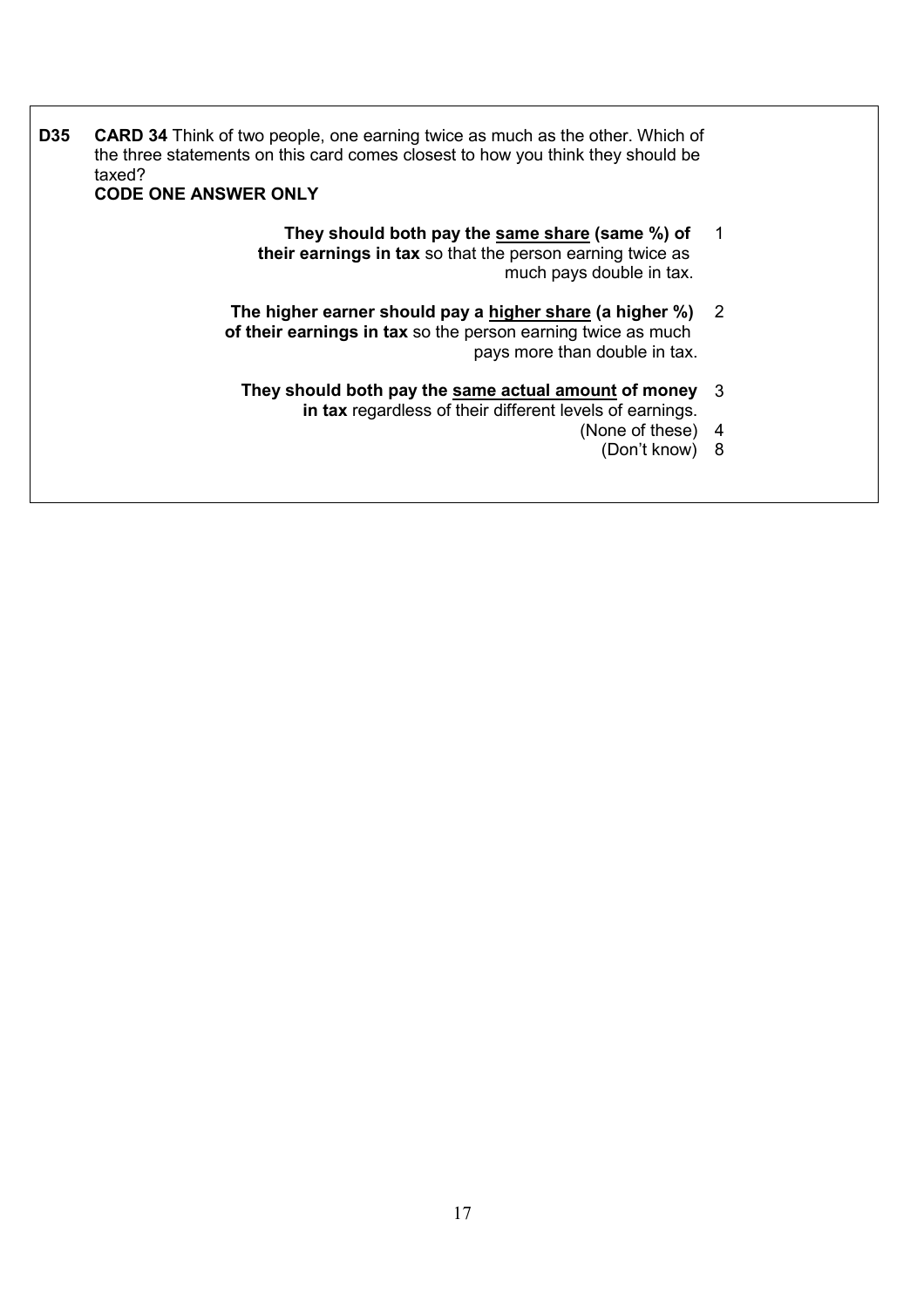|            | Dimension name: Attitudes towards alternative welfare state models [AttMod]                                                                                                                                                                                                                                                                                                         |                |  |  |  |  |  |  |  |
|------------|-------------------------------------------------------------------------------------------------------------------------------------------------------------------------------------------------------------------------------------------------------------------------------------------------------------------------------------------------------------------------------------|----------------|--|--|--|--|--|--|--|
| <b>D36</b> | CARD 35 Some people say that higher earners should get larger old<br>age pensions <sup>18</sup> because they have paid in more. Others say that <u>lower</u><br>earners should get larger old age pensions because their needs are<br>greater. Which of the three statements on this card comes closest<br>to<br>your view?<br><b>CODE ONE ANSWER ONLY</b>                          |                |  |  |  |  |  |  |  |
|            | Higher earners should get a larger old age pension<br>than lower earners.                                                                                                                                                                                                                                                                                                           | 1              |  |  |  |  |  |  |  |
|            | High and low earners should get the same amount<br>of old age pension.                                                                                                                                                                                                                                                                                                              | $\overline{2}$ |  |  |  |  |  |  |  |
|            | Lower earners should get a larger old age pension<br>than higher earners.                                                                                                                                                                                                                                                                                                           | 3              |  |  |  |  |  |  |  |
|            | (None of these)<br>(Don't know)                                                                                                                                                                                                                                                                                                                                                     | 4<br>8         |  |  |  |  |  |  |  |
| <b>D37</b> | <b>CARD 36</b> Some people say that higher earners should get more benefit<br>when they are temporarily unemployed <sup>19</sup> because they paid more in tax,<br>whilst others think that lower earners should get more because they are<br>in greater need. Using this card, please tell me which of the three<br>statements you agree with most?<br><b>CODE ONE ANSWER ONLY</b> |                |  |  |  |  |  |  |  |
|            | Higher earners who become unemployed<br>should get more in benefit.                                                                                                                                                                                                                                                                                                                 | 1              |  |  |  |  |  |  |  |
|            | High and low earners should get the same<br>amount of benefit.                                                                                                                                                                                                                                                                                                                      | $\overline{2}$ |  |  |  |  |  |  |  |
|            | Lower earners who become unemployed temporarily should<br>get more in benefit.                                                                                                                                                                                                                                                                                                      | $\mathfrak{S}$ |  |  |  |  |  |  |  |
|            | (None of these)<br>(Don't know)                                                                                                                                                                                                                                                                                                                                                     | 4<br>8         |  |  |  |  |  |  |  |
|            |                                                                                                                                                                                                                                                                                                                                                                                     |                |  |  |  |  |  |  |  |

l.

<sup>&</sup>lt;sup>18</sup> "Old age pensions": refers to pensions paid to people past state retirement age financed through taxes and state social insurance contributions. <sup>19</sup> "Unemployed": people who cannot find paid work.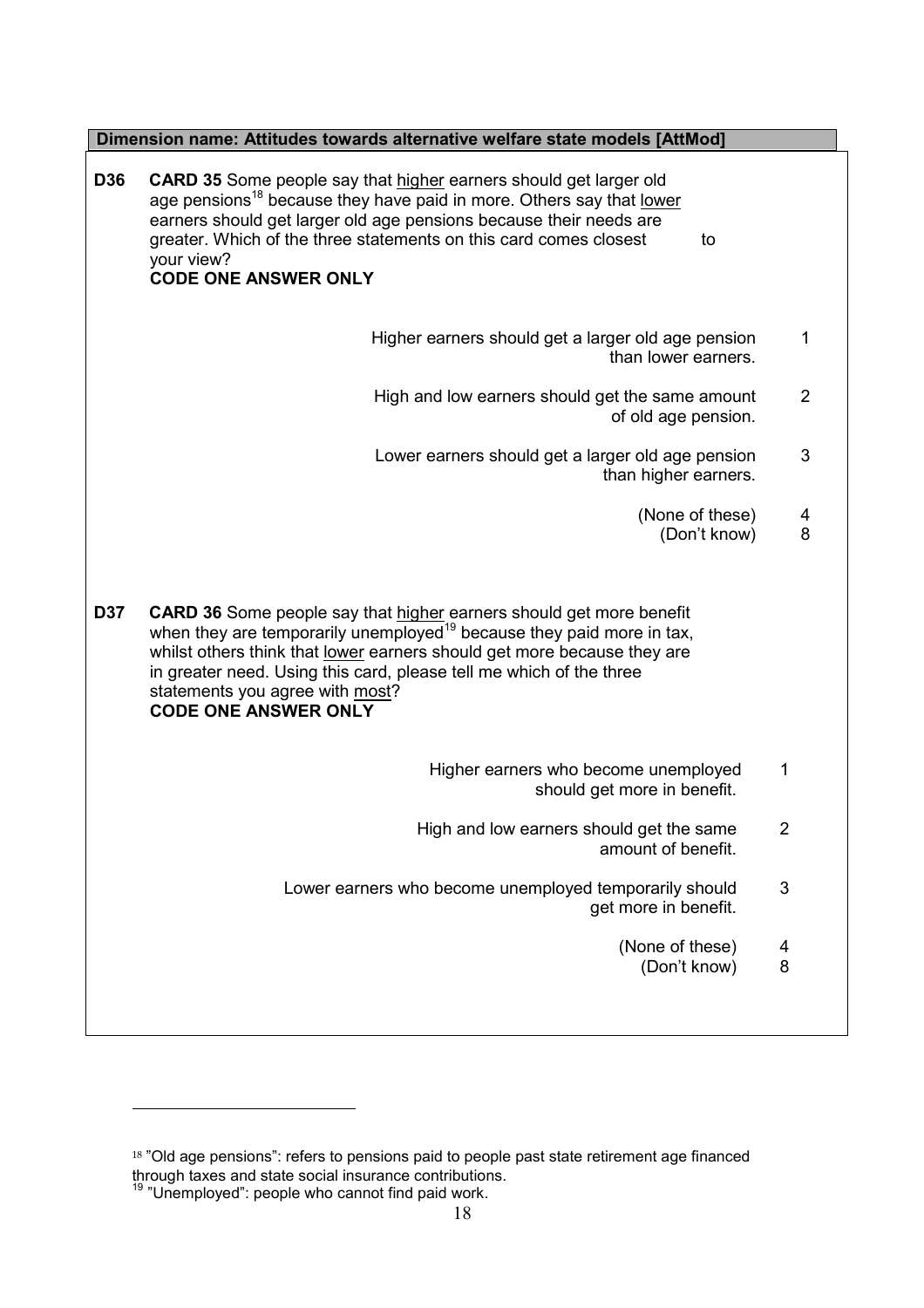|            | Dimension name: Attitudes towards service delivery [AttServ]                                                                                                                                                                                                                                    |    |    |    |    |    |    |    |    |        |                                                                                                                                                                                                                                                                                                                                            |                 |
|------------|-------------------------------------------------------------------------------------------------------------------------------------------------------------------------------------------------------------------------------------------------------------------------------------------------|----|----|----|----|----|----|----|----|--------|--------------------------------------------------------------------------------------------------------------------------------------------------------------------------------------------------------------------------------------------------------------------------------------------------------------------------------------------|-----------------|
| <b>D30</b> | CARD 31 Still thinking about the provision of social benefits and services, please tell<br>me how efficient <sup>20</sup> you think the provision of health care in [country] is. Choose your<br>answer from this card where 0 means extremely inefficient and 10 means extremely<br>efficient. |    |    |    |    |    |    |    |    |        |                                                                                                                                                                                                                                                                                                                                            |                 |
|            | <b>Extremely</b><br><b>Extremely</b><br>inefficient<br>efficient<br>know)                                                                                                                                                                                                                       |    |    |    |    |    |    |    |    | (Don't |                                                                                                                                                                                                                                                                                                                                            |                 |
|            | 00                                                                                                                                                                                                                                                                                              | 01 | 02 | 03 | 04 | 05 | 06 | 07 | 08 | 09     | 10                                                                                                                                                                                                                                                                                                                                         | 88              |
| <b>D32</b> | equally.                                                                                                                                                                                                                                                                                        |    |    |    |    |    |    |    |    |        | <b>CARD 32</b> Using this card, please tell me whether you think doctors and nurses in<br>[country] give special advantages to certain people or deal with everyone equally?<br>Choose your answer from this card where 0 means you think they give special<br>advantages to certain people and 10 means you think they deal with everyone |                 |
|            | <b>Give special</b><br>advantages to<br>certain people                                                                                                                                                                                                                                          |    |    |    |    |    |    |    |    |        | <b>Deal with</b><br>everyone<br>equally                                                                                                                                                                                                                                                                                                    | (Don't<br>know) |
|            | 00                                                                                                                                                                                                                                                                                              | 01 | 02 | 03 | 04 | 05 | 06 | 07 | 08 | 09     | 10                                                                                                                                                                                                                                                                                                                                         | 88              |

 $^{20}$  "Efficient": to make good use of existing resources, not to waste time and money.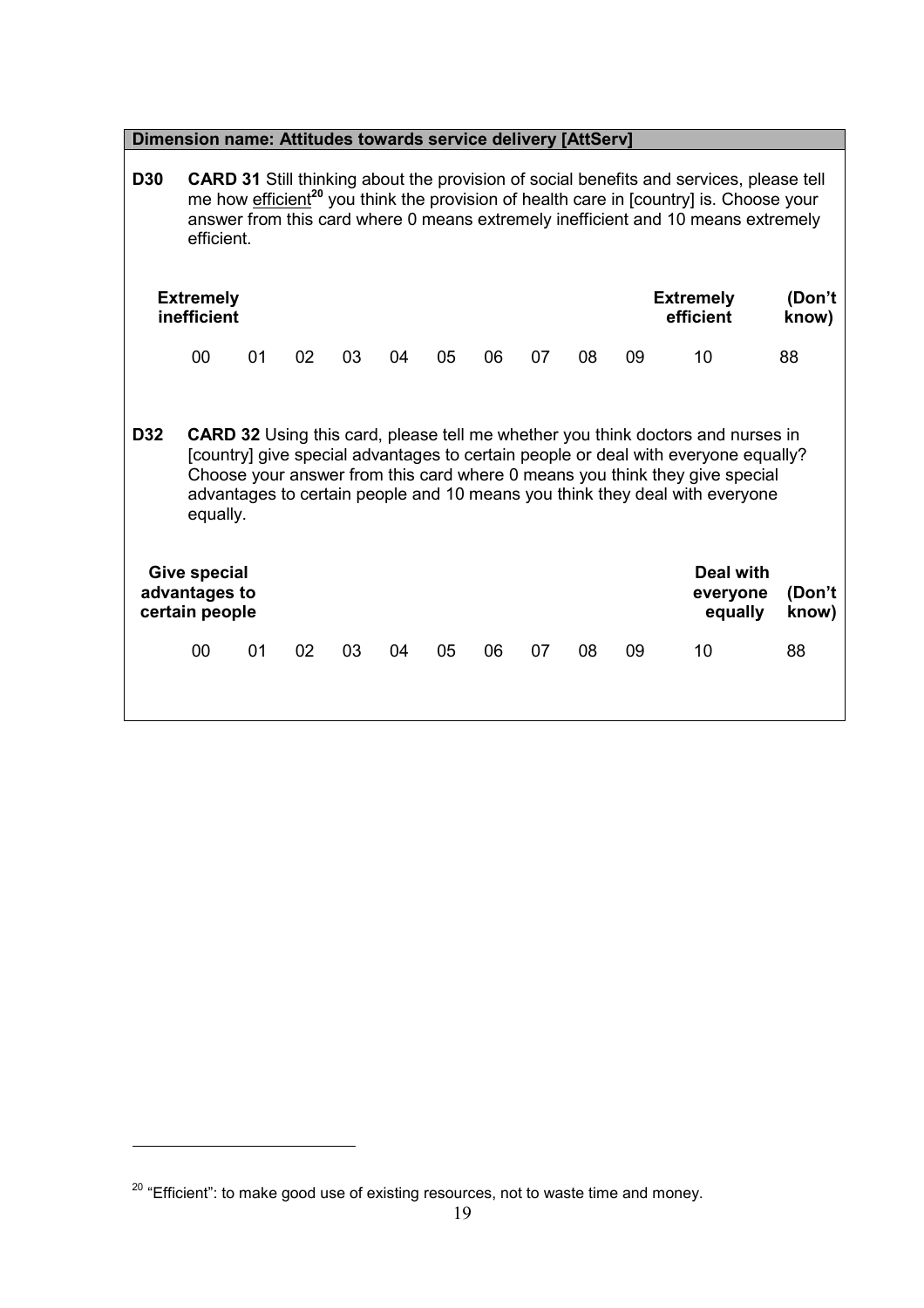## Dimension name: Attitudes towards target groups / receivers [AttRec]

CARD 39 Using this card, please say how much you agree or disagree with each of the following statements about people in [country]. READ OUT EACH STATEMENT AND CODE IN GRID

|            |                                                                                             | <b>Agree</b><br>strongly | <b>Agree</b>   | <b>Neither</b><br>agree nor<br>disagree | <b>Disagree</b> | <b>Disagree</b><br>strongly | (Don't<br>know) |
|------------|---------------------------------------------------------------------------------------------|--------------------------|----------------|-----------------------------------------|-----------------|-----------------------------|-----------------|
| <b>D40</b> | Most unemployed <sup>21</sup> people do<br>not really try to find a job.                    | 1                        | $\overline{2}$ | 3                                       | $\overline{4}$  | 5                           | 8               |
| D41        | Many people with very low<br>incomes get less benefit than<br>they are legally entitled to. | 1                        | 2              | 3                                       | $\overline{4}$  | 5                           | 8               |
| <b>D42</b> | Many people manage to obtain<br>benefits and services to which<br>they are not entitled.    | 1                        | 2              | 3                                       | $\overline{4}$  | 5                           | 8               |
| D43        | There are insufficient benefits<br>in [country] to help the people<br>who are in real need. | 1                        | 2              | 3                                       | $\overline{4}$  | 5                           | 8               |
| D44        | Employees often pretend they<br>are sick in order to stay at<br>home.                       | 1                        | 2              | 3                                       | $\overline{4}$  | 5                           | 8               |

**D38 CARD 37** Thinking of people coming to live in [country] from other countries, when do you think they should obtain the same rights to social benefits and services as citizens already living here? Please choose the option on this card that comes closest to your view. CODE ONE ANSWER ONLY

- Immediately on arrival. 1
- After living in [country] for a year, whether or not they have worked. 2
	- Only after they have worked and paid taxes for at least a year. 3
		- Once they have become a [country] citizen. 4
			- They should never get the same rights. 5
				- (Don't know) 8

<sup>&</sup>lt;sup>21</sup> "Unemployed": people who cannot find paid work.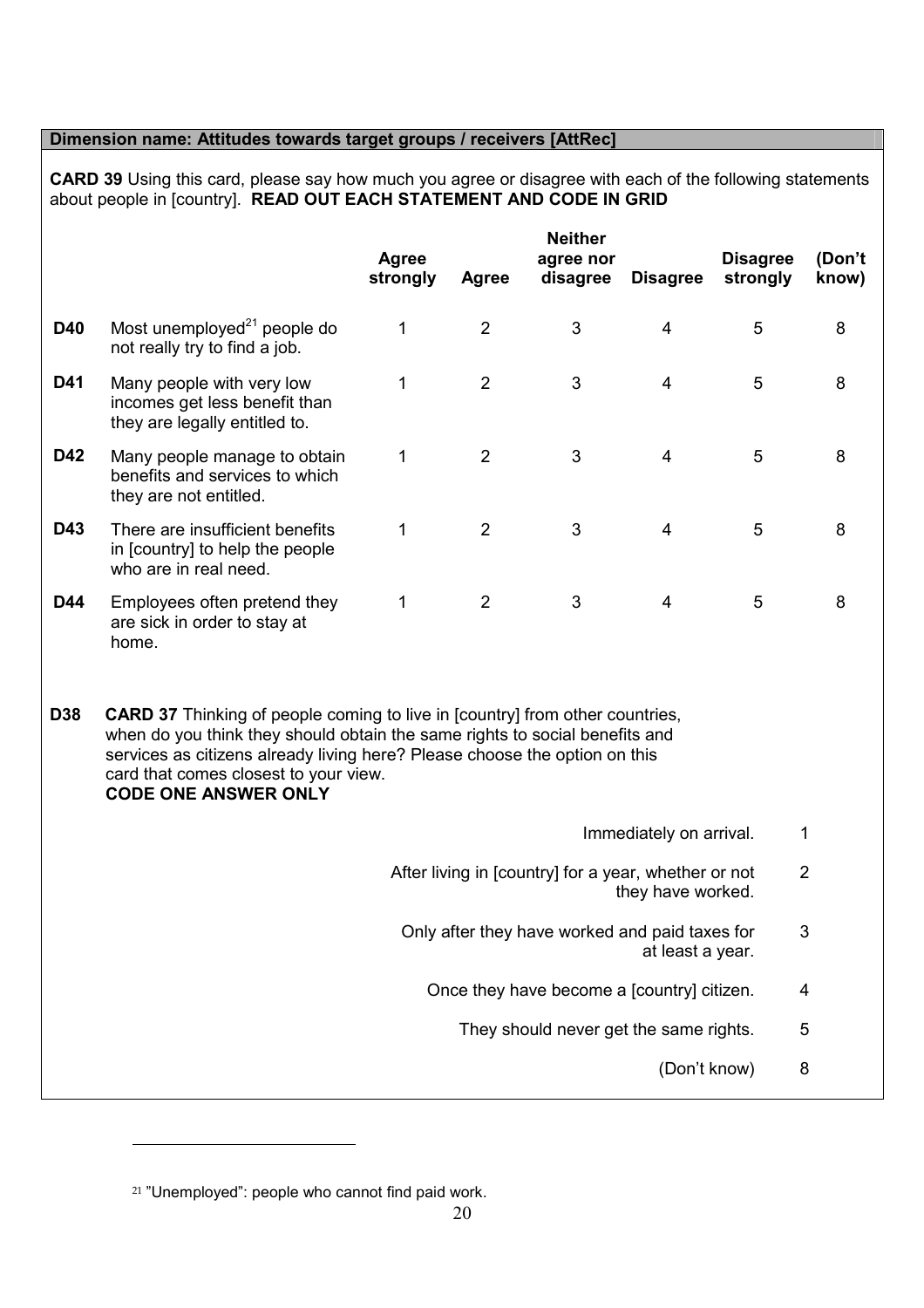| Dimension name Evaluations of task performance: [EvTask]                                                                                                                             |                                                                                                                                                                                                                                         |    |    |    |    |    |    |    |    |    |                                                                                                    |                       |
|--------------------------------------------------------------------------------------------------------------------------------------------------------------------------------------|-----------------------------------------------------------------------------------------------------------------------------------------------------------------------------------------------------------------------------------------|----|----|----|----|----|----|----|----|----|----------------------------------------------------------------------------------------------------|-----------------------|
| In the next few questions we will be asking you how good or bad certain things<br>are for different groups in [country] nowadays.                                                    |                                                                                                                                                                                                                                         |    |    |    |    |    |    |    |    |    |                                                                                                    |                       |
| D <sub>11</sub>                                                                                                                                                                      | <b>CARD 28</b> Using this card, what do you think overall about the standard of living <sup>22</sup> of<br>pensioners <sup>23</sup> ? Please tell me on a score of 0 to 10, where 0 means extremely bad<br>and 10 means extremely good. |    |    |    |    |    |    |    |    |    |                                                                                                    |                       |
|                                                                                                                                                                                      | <b>Extremely</b><br><b>Extremely</b><br>(Don't<br>bad<br>good<br>know                                                                                                                                                                   |    |    |    |    |    |    |    |    |    |                                                                                                    |                       |
|                                                                                                                                                                                      | 00                                                                                                                                                                                                                                      | 01 | 02 | 03 | 04 | 05 | 06 | 07 | 08 | 09 | 10                                                                                                 | 88                    |
| D <sub>12</sub>                                                                                                                                                                      | <b>STILL CARD 28</b> What do you think overall about the standard of living of people<br>who are unemployed $^{24}$ ? Use the same card.                                                                                                |    |    |    |    |    |    |    |    |    |                                                                                                    |                       |
|                                                                                                                                                                                      | <b>Extremely</b><br>bad                                                                                                                                                                                                                 |    |    |    |    |    |    |    |    |    | <b>Extremely</b><br>good                                                                           | (Don't<br>know)       |
|                                                                                                                                                                                      | 00                                                                                                                                                                                                                                      | 01 | 02 | 03 | 04 | 05 | 06 | 07 | 08 | 09 | 10                                                                                                 | 88                    |
| D <sub>13</sub>                                                                                                                                                                      | child care services <sup>26</sup> for working parents? Use the same card.                                                                                                                                                               |    |    |    |    |    |    |    |    |    | <b>STILL CARD 28</b> And what do you think overall about the provision of affordable <sup>25</sup> |                       |
|                                                                                                                                                                                      | <b>Extremely</b><br>bad<br>00                                                                                                                                                                                                           | 01 | 02 | 03 | 04 | 05 | 06 | 07 | 08 | 09 | <b>Extremely</b><br>good<br>10                                                                     | (Don't<br>know)<br>88 |
| <b>STILL CARD 28</b> And what do you think overall about the opportunities for<br>D <sub>14</sub><br>young people to find their first full-time job in [country]? Use the same card. |                                                                                                                                                                                                                                         |    |    |    |    |    |    |    |    |    |                                                                                                    |                       |
| <b>Extremely</b><br><b>Extremely</b><br>(Don't<br>bad<br>know)<br>good<br>00<br>01<br>02<br>03<br>05<br>06<br>07<br>08<br>09<br>10<br>88<br>04                                       |                                                                                                                                                                                                                                         |    |    |    |    |    |    |    |    |    |                                                                                                    |                       |

<sup>&</sup>lt;sup>22</sup> "Standard of living" people's material circumstances (Note this term was used in ESS Round 3 Question E32).

 $23$  "Pensioners": those who are older than the official retirement age.

<sup>&</sup>lt;sup>24</sup> "Unemployed": people who cannot find paid work.

<sup>25</sup> "Affordable": financially affordable.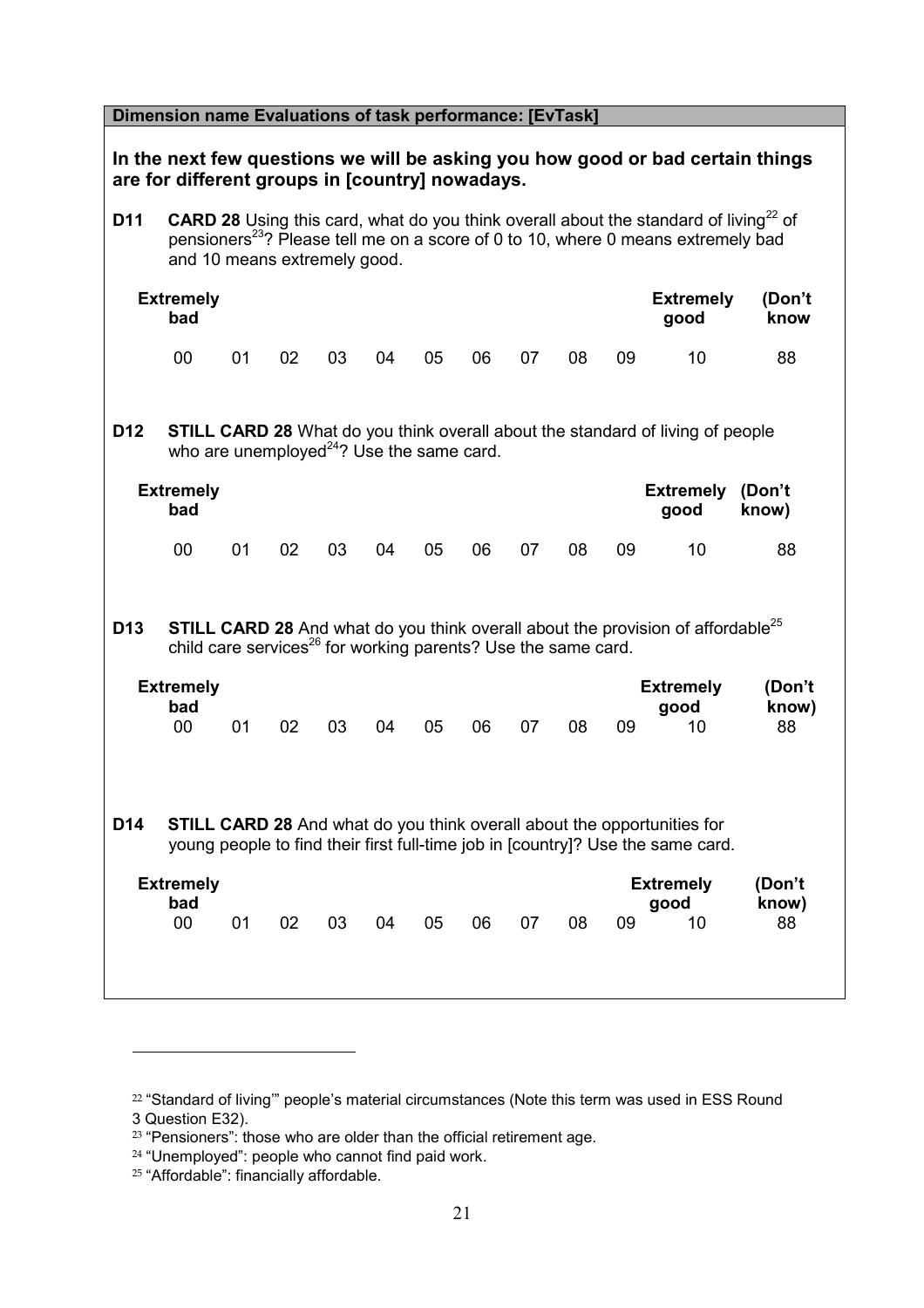## Dimension name Evaluations of economic consequences [EvEc]

I am now going to ask you about the effect of social benefits and services on different areas of life in [country]. By social benefits and services we are thinking about things like health care, pensions and social security $27$ .

CARD 30 Using this card please tell me to what extent you agree or disagree that social benefits and services in [country]....READ OUT…

|                 |                                                      | <b>Agree</b><br>strongly | <b>Agree</b> | <b>Neither</b><br>agree nor<br>disagree | <b>Disagree</b> | <b>Disagree</b><br>strongly | (Don't<br>know) |
|-----------------|------------------------------------------------------|--------------------------|--------------|-----------------------------------------|-----------------|-----------------------------|-----------------|
| D <sub>21</sub> | place too great a<br>strain on the<br>economy?       | 1                        | 2            | 3                                       | 4               | 5                           | 8               |
| D <sub>22</sub> | prevent widespread<br>poverty?                       | 1                        | 2            | 3                                       | 4               | 5                           | 8               |
| D <sub>23</sub> | lead to a more equal<br>society?                     | 1                        | 2            | 3                                       | 4               | 5                           | 8               |
| D <sub>25</sub> | cost businesses too<br>much in taxes and<br>charges? | 1                        | 2            | 3                                       | 4               | 5                           | 8               |

<sup>&</sup>lt;sup>26</sup> "Child care services": refers to things like day care centres, playgroups and paid childminders but not relatives.

<sup>&</sup>lt;sup>27</sup> "Social security" meaning cash benefits of one sort or another, such as sick pay, unemployment benefits, child benefits etc.